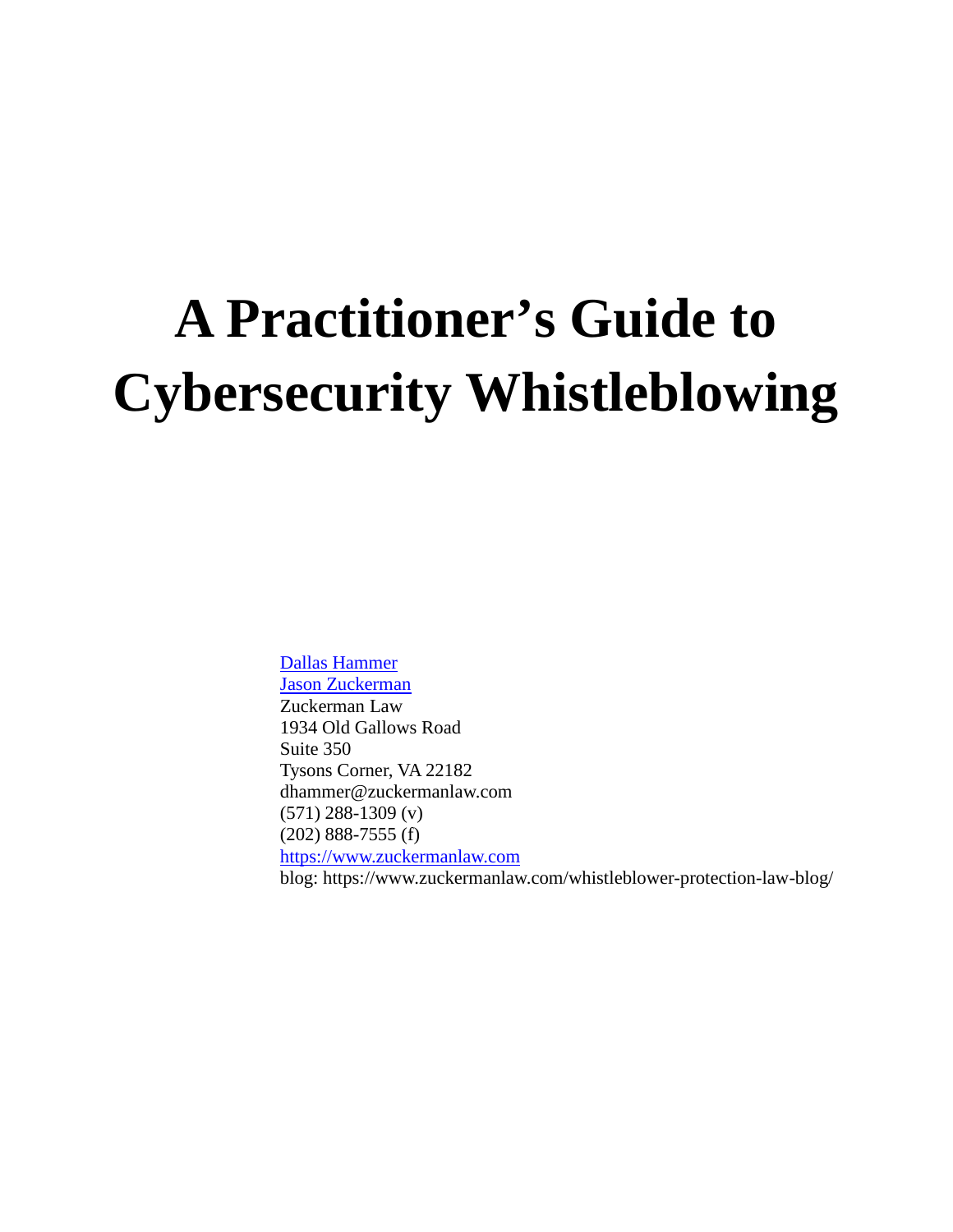#### **I. Introduction**

Most people familiar with cybersecurity agree that data breaches have become an issue of grave national concern. If you are an American citizen reading this, more likely than not, you've had some of your personal information compromised.

Data breaches come in many forms – from deficient security controls, to failures to apply the controls, to malicious external attacks from hackers. Even the external attacks are varied. From DNS attacks, to phishing, to viruses – hackers' tools range from unsophisticated to complex and well-hidden plots. Hackers' motivations are similarly diverse. State (or quasistate) actors look to undermine our national security and steal our sensitive secrets; hacker rings use pilfered, non-public information for insider trading; others are simple conmen looking to bilk unsuspecting individuals out of their life savings – either through promises of getting rich quick, ransomware, or any other number of scams new and old.

In the past few years, we have witnessed massive breaches of systems we once thought were the among the most secure. For example, in June 2015, the U.S. Office of Personnel Management ("OPM") revealed that it had suffered a data breach pertaining to the records of as many as 18 million people. Barrett, Devlin, *U.S. Suspects Hackers in China Breached About four (4) Million People's Records, Officials Say*, Wall Street Journal (June 5, 2015); Perez, Evan and Prokupecz, Shimon, *First on CNN: U.S. data hack may be 4 times larger than the*  government originally said, CNN (June 24, 2015).<sup>1</sup> The data breach, which had started in March 2014 or earlier, went on for more than a year before OPM detected it. *See*, *e.g.*, *id.*; Auerbach,

<sup>&</sup>lt;sup>1</sup> Available at http://edition.cnn.com/2015/06/22/politics/opm-hack-18-milliion/index.html.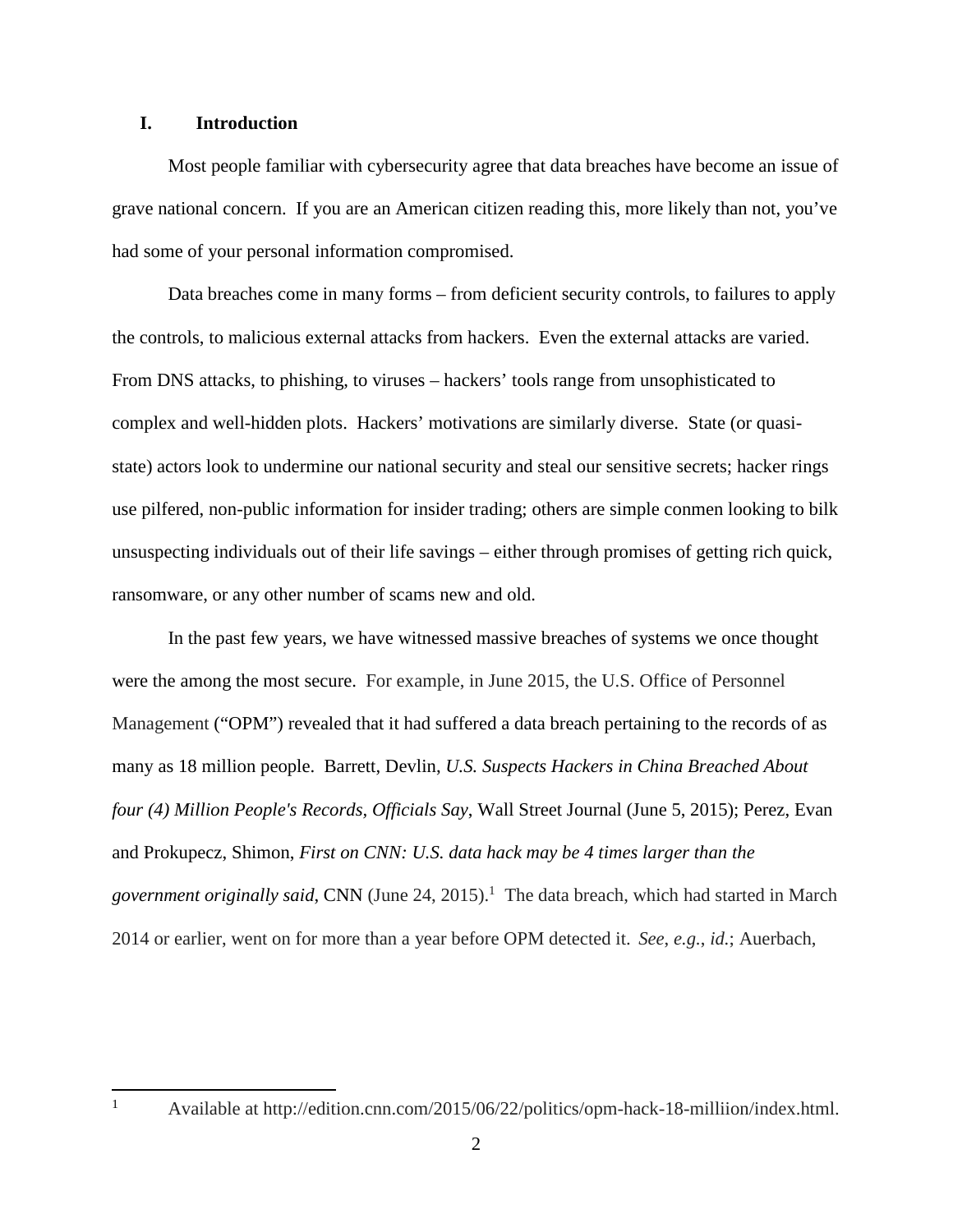David, The OPM Breach Is a Catastrophe, Slate (June  $16, 2015$ ).<sup>2</sup> Federal officials have described the OPM breach as among the largest breaches of U.S. government data in history. *Id.*

The hack was worse than the government initially believed. When OPM first disclosed the breach, it estimated that the records taken pertained to up to four million people. Further, OPM initially knew that sensitive information, such as Social Security numbers, names, addresses, and dates and places of birth. *E.g.*, Risen, Tom, *China Suspected in Theft of Federal Employee Records*, US News & World Report (June 5, 2015); Sanders, Sam, *"Massive Data Breach Puts 4 Million Federal Employees' Records At Risk*, NPR (June 4, 2015). However, upon inspection, OPM determined that the breach likely involved theft of detailed securityclearance-related background information.

Less than a month later, the government's estimate of the number of stolen records had soared to 21.5 million. This included records of people who had undergone background checks, but who were not necessarily current or former government employees. Zengerle, Patricia and Cassella, Megan, *Estimate of Americans hit by government personnel data hack skyrockets*,

Reuters (July 9, 2015).

On August 27, 2017, the FBI arrested a Chinese national suspected of helping to create the malware used in the breach. Perez, Evan, *FBI arrests Chinese national connected to malware used in OPM data breach*, CNN (Aug. 28, 2017). But now, more than three years later, the damage has been done.

<sup>&</sup>lt;sup>2</sup> Available at

http://www.slate.com/articles/technology/future\_tense/2015/06/opm\_hack\_it\_s\_a\_catastrophe\_h ere\_s\_how\_the\_government\_can\_stop\_the\_next.html.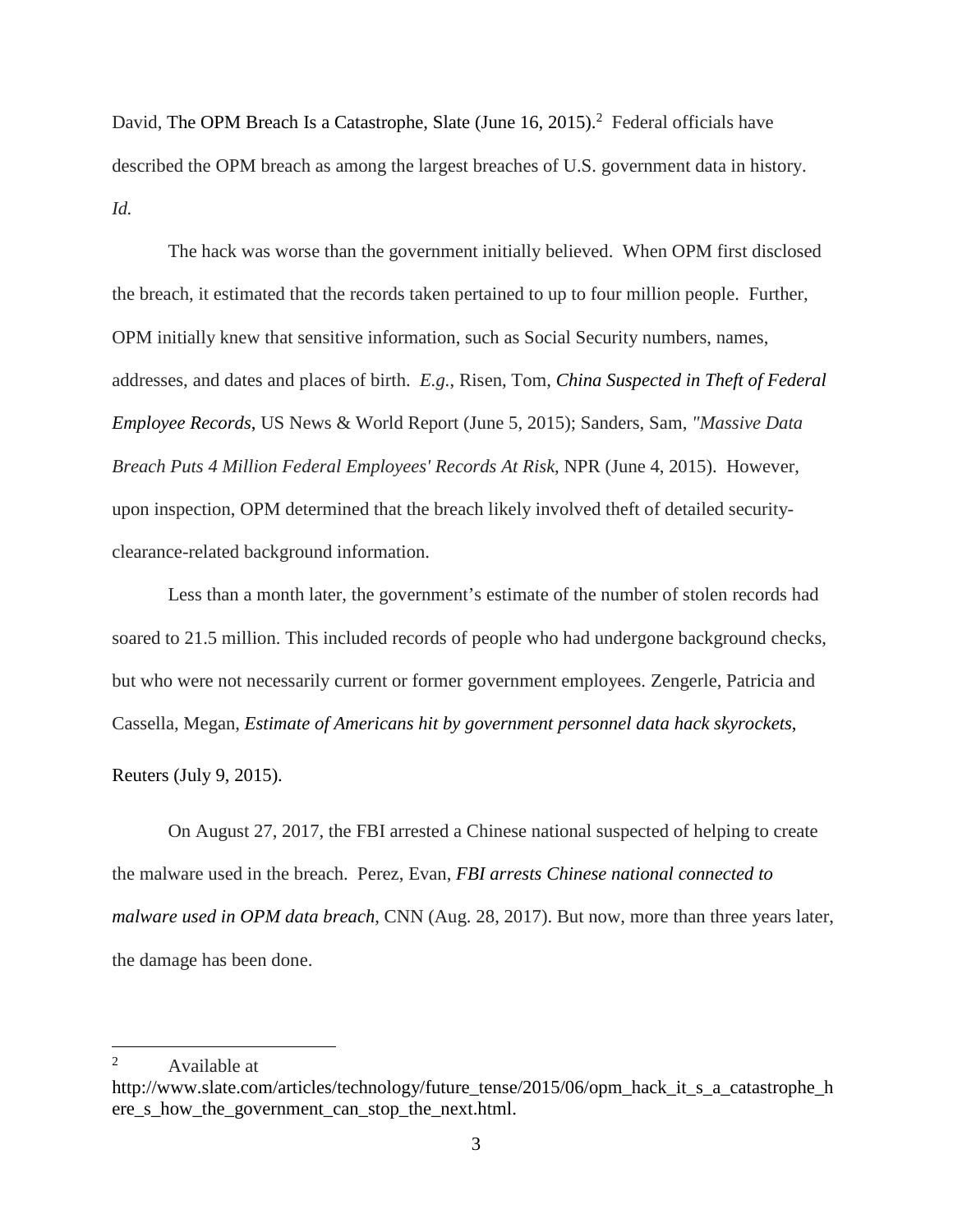As a result, the past four years have seen increasing resources and focus placed on cybersecurity both in the government and the private sector. Increasingly, the term "cyberwar" is being used to describe the conflicts that loom on the horizon of digital space. Some believe we are already there. If that is so, this will be a battle waged not with guns, but keyboards. It will be fought not by soldiers, but by information security professionals, public and private.

However, this problem has emerged over time and caught many unprepared. Although the concerted efforts of stakeholders, increasing public/private collaboration, and growing awareness of these issues has led to rapid progress, the solutions are decentralized, and the growing body of law related to cybersecurity is a patchwork of new statutes and old laws stretched to apply to changing circumstances.

Information security workers on the front-lines are often the best source of identifying problems and fixes. The stakes are too high; they must be able to report concerns without fear of retaliation, lest individual managers' selfish motivations allow the next big breach.

This article, therefore, is aimed at educating information security professionals and their representatives about their legal obligations and rights. It is not comprehensive – as this broad could (and has) filled volumes. Rather, the goal is to survey the legal landscape to better enable cybersecurity workers to report and fix problems without fear of retaliation for exposing management's failures.

We will first review some key sources of important cybersecurity regulation. The article then identifies anti-retaliation laws that could potentially protect cybersecurity professionals. Finally, we will briefly analyze how these laws could help cybersecurity whistleblowers.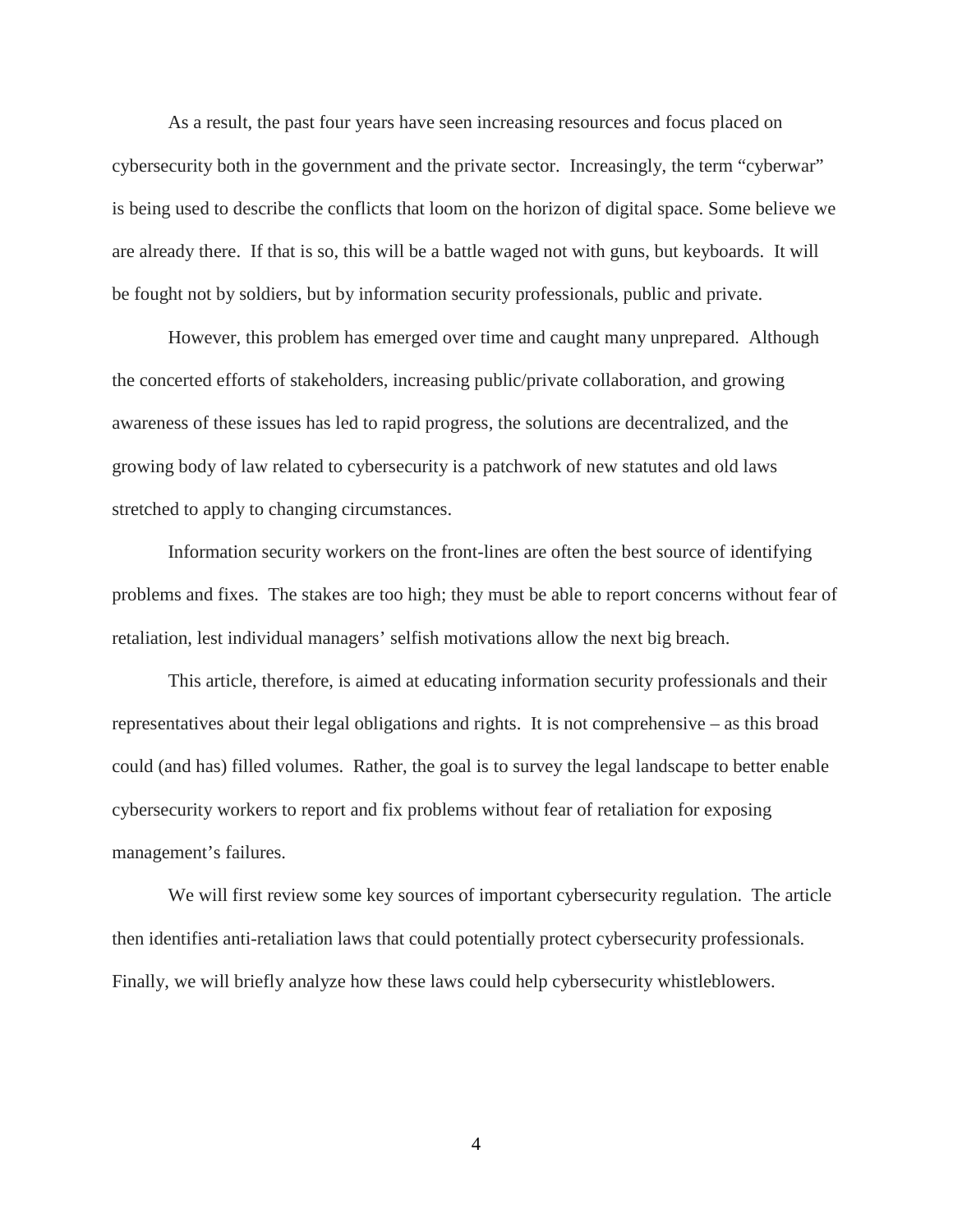#### **II. A Survey of Federal Cybersecurity Regulation**

The Executive Branch of the federal government has developed a growing interest in cybersecurity for almost a decade. While some agencies take a broader leadership role in security the federal government's data, others focus on regulating the private sector for the public's protection.

#### **A. Efforts to Secure Federal Systems and Assist the Private Sector**

In January 2008, Pres. George W. Bush launched the Comprehensive National Cybersecurity Initiative ("CNCI"). National Security Presidential Directive 54/Homeland Security Presidential Directive 23 (NSPD-54/ HSPD-23). Pres. Barack Obama then determined that the CNCI and its associated activities should become key elements of a broader, updated national U.S. cybersecurity strategy. Whitehouse Archives, The Comprehensive National Cybersecurity Initiative, available at https://obamawhitehouse.archives.gov/node/233086.

Shortly after taking office, Pres. Barack Obama ordered a comprehensive review of the federal government's cybersecurity measures. Whitehouse Archives, The Comprehensive National Cybersecurity Initiative, available at

https://obamawhitehouse.archives.gov/node/233086. Pres. Obama further ordered the development of a comprehensive approach to securing America's digital infrastructure. *Id.*  The resulting Cyberspace Policy Review proposed recommendations for improving the government's cybersecurity preparedness, which Pres. Obama accepted in May 2009. *Id.*  Those recommendations included the selection of an Executive Branch Cybersecurity Coordinator; working closely with all key players in U.S. cybersecurity, including state and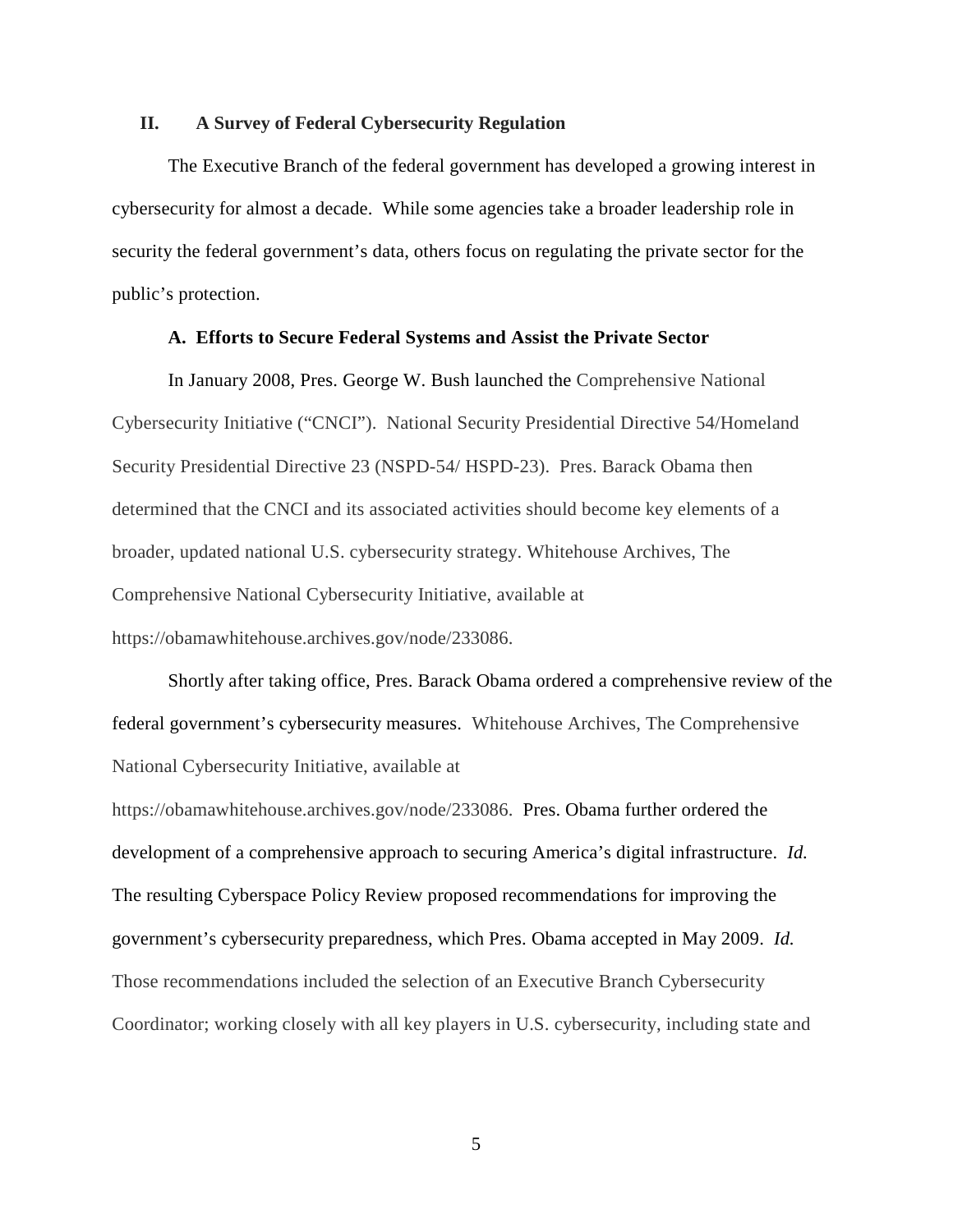local governments and the private sector; investing in research and development in cybersecurity; and promoting cybersecurity awareness and digital literacy. *Id.* 

Pres. Donald Trump has continued to strengthen those efforts. On May 11, 2017, Pres. Trump issued Executive Order 13800 that addressed improvements for the cybersecurity of federal networks, critical infrastructure, and the nation generally. EO 13800. Though the order generally received praise from cybersecurity experts, the administration's implementation of the order has come under fire. *See* Newman, Lily, *Taking Stock of Trump's*  Cybersecurity Executive Order So Far, Wired (Sept. 3, 2017).<sup>3</sup> However, some organizations – such as the American Civil Liberties Union – have praised Pres. Trump's actions regarding cybersecurity. Price, Greg, *Trump is Better than Obama on Cybersecurity Rules, ACLU says*, Newsweek (Nov. 28, 2017).<sup>4</sup>

All federal agencies have some responsibility for cybersecurity. However, three agencies – the U.S. Department of Homeland Security ("DHS"), the Office of Budget and Management ("OMB"), and the U.S. Department of Defense ("DOD") – have far-ranging duties in securing the federal government's sensitive data. Among these leading agencies, DHS may be the most prominent.

In 2014, Congress passed the Federal Information Security Modernization Act ("FISMA") to update the federal government's cybersecurity. The statute codified DHS' authority to administer the implementation of information security policies for non-national security federal executive branch systems, including providing technical assistance and

 $3$  Available at https://www.wired.com/story/trump-cybersecurity-executive-order/.<br>Available at http://www.powsweek.com/trump-ebene better.experience/2236

<sup>4</sup> Available at http://www.newsweek.com/trump-obama-better-cybersecurity-723621.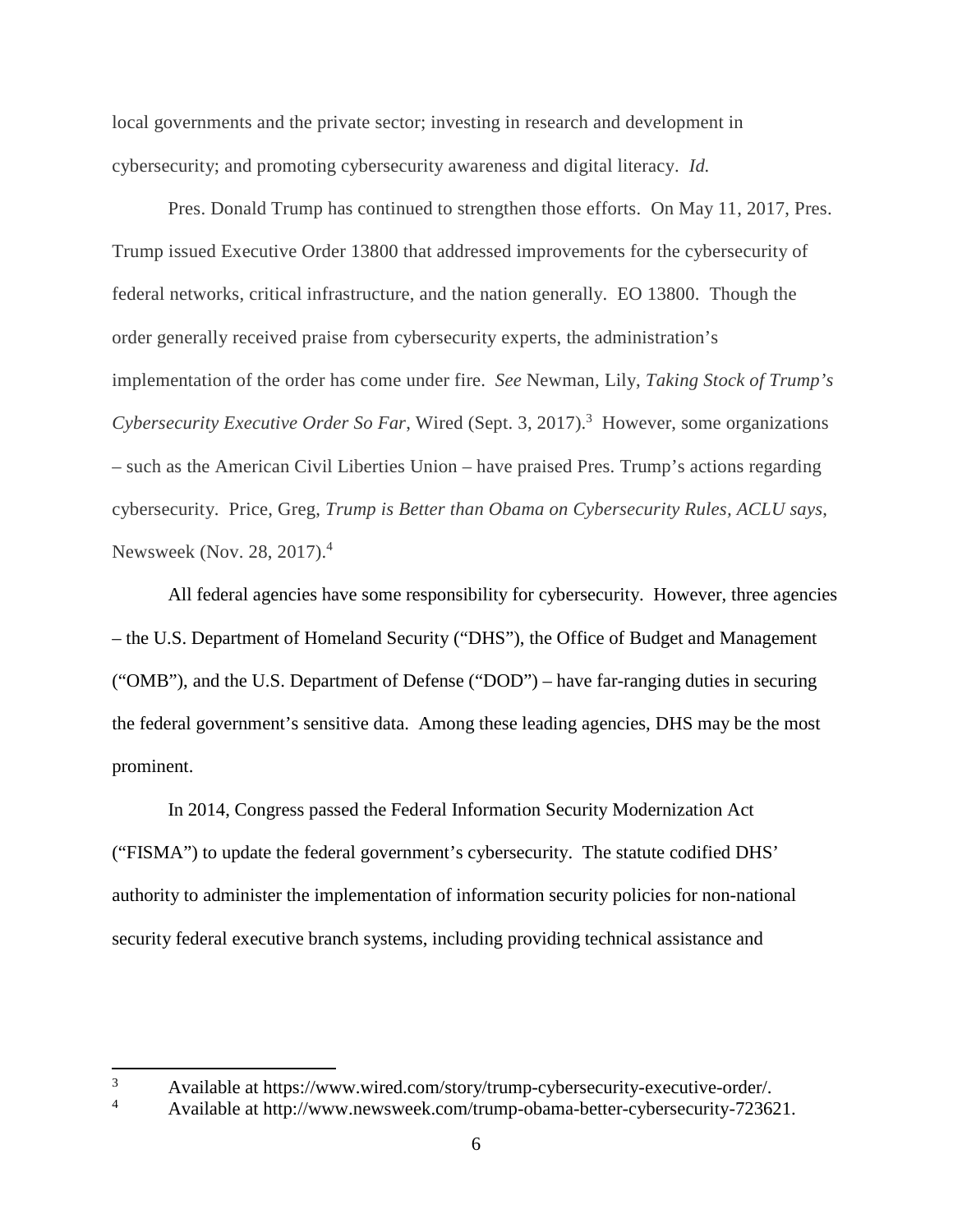deploying technologies to such systems.<sup>5</sup> *See*, *e.g.*, DHS Web site, Securing Federal Networks, available at https://www.dhs.gov/topic/securing-federal-networks. Further, FISMA clarified OMB's oversight authority over federal information security. *Id*. Additionally, FISMA obligated OMB to streamline cybersecurity reporting to avoid waste. *Id*.

 As part of its expanded role, DHS' Network Security Deployment division has developed and maintains the National Cybersecurity Protection System. *Id*. The system provides intrusion detection, advanced analytics, information sharing, and intrusion prevention capabilities that combat and mitigate cyber threats to the federal government. *Id.* The National Cybersecurity Protection System is actually an integrated system of systems providing DHS a technological foundation to secure and defend the federal civilian government's information technology infrastructure.

One of the system's primary technologies is called EINSTEIN. *See*, *e.g.*, DHS Web site, Securing Federal Networks, available at https://www.dhs.gov/topic/securing-federal-networks. The EINSTEIN system detects and blocks cyber-attacks and provides DHS with situation awareness to use threat information detected in one agency to protect the rest of the government and the private sector. *Id.* DHS also operates the Continuous Diagnostics and Mitigation program that provides federal departments and agencies with capabilities and tools that identify cybersecurity risks on an ongoing basis, prioritize these risks based upon potential impacts, and enable cybersecurity personnel to mitigate the most significant problems first. *See*, *e.g.*, DHS Web site, Securing Federal Networks, available at https://www.dhs.gov/topic/securing-federalnetworks. Additionally, DHS maintains the free Automated Indicator Sharing ("AIS") system

<sup>&</sup>lt;sup>5</sup> DOD is largely responsible for implementing cybersecurity for national security systems. EO 13800.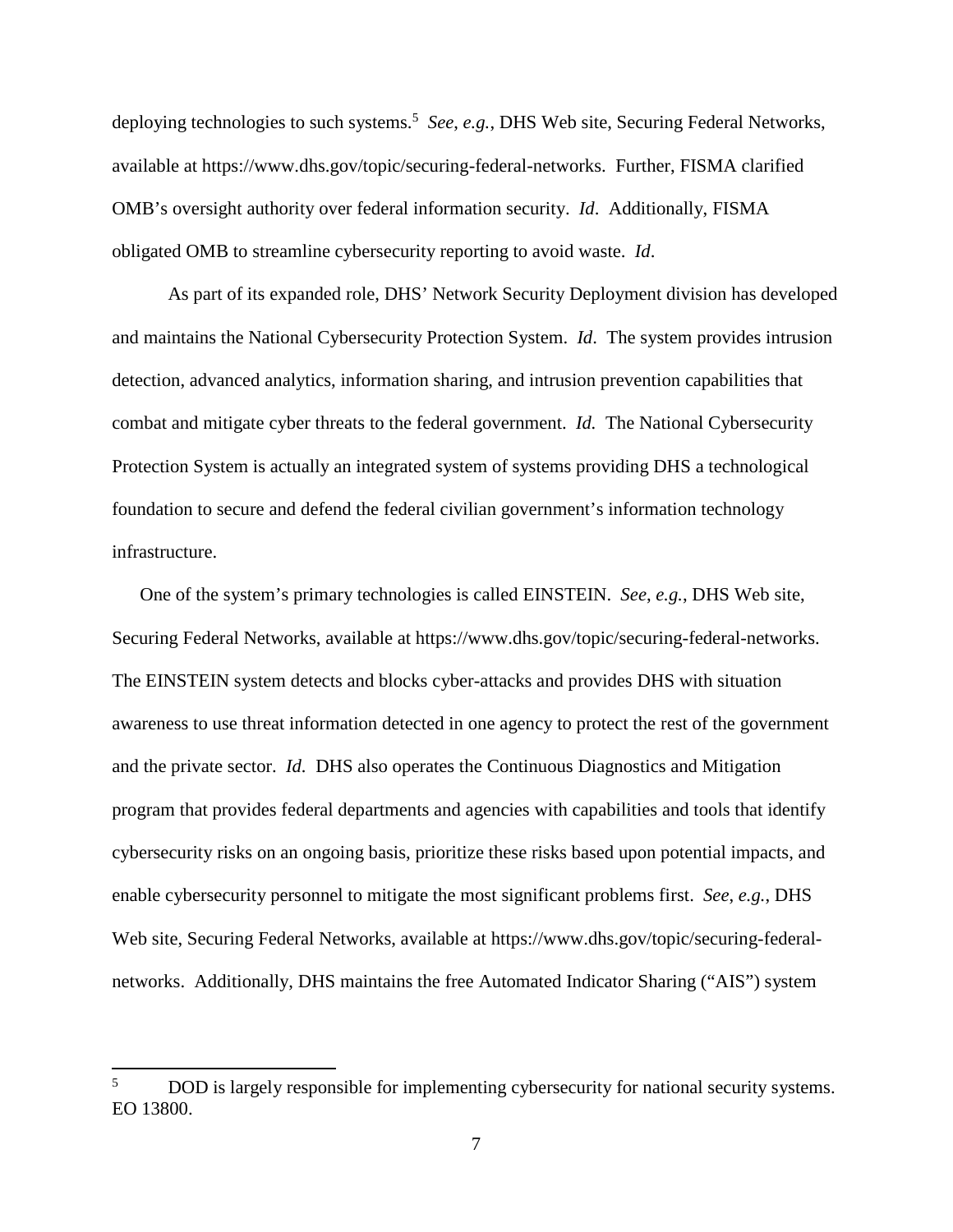designed to facilitate collaboration between the federal government and the private sector. *Id*. The system aims to allow instantaneous communication between companies and the federal government when an entity observes an attempted attack. *Id.* When one partner entity detects an attempted breach, all participants in the system receive immediate notification to help prevent recurrences. *Id.* The AIS may not resolve sophisticated cyber threats, but it should help shut down less-nuanced attacks. *Id.* The AIS is a result of the Cybersecurity Information Sharing Act of 2015. *Id.*

#### **B. Federal Regulation of Private Sector Cybersecurity**

#### **1. The U.S. Securities and Exchange Commission as Cybersecurity Regulator**

The U.S. Securities and Exchange Commission ("SEC") primarily regulates securities. However, in recent years, the SEC has become a leader in regulating the cybersecurity of publicly-traded corporations. It has done so primarily through applying existing regulations to address cybersecurity concerns.

#### **a. Safeguards Rule**

In an example of adapting existing rules to changing circumstances, the SEC has applied the so-called "safeguards rule" to encompass cybersecurity issues. The safeguards rule is a part of Regulation S-P. 17 C.F.R. § 248.30. The rule is designed to ensure that registered brokerdealers, investment companies, and investment advisers have policies and procedures reasonably designed to protect customers' sensitive information. *Id.* 

Specifically, it provides that covered entities:

"…must adopt written policies and procedures that address administrative, technical, and physical safeguards for the protection of customer records and information. These written policies and procedures must be reasonably designed to:

(1) Insure the security and confidentiality of customer records and information;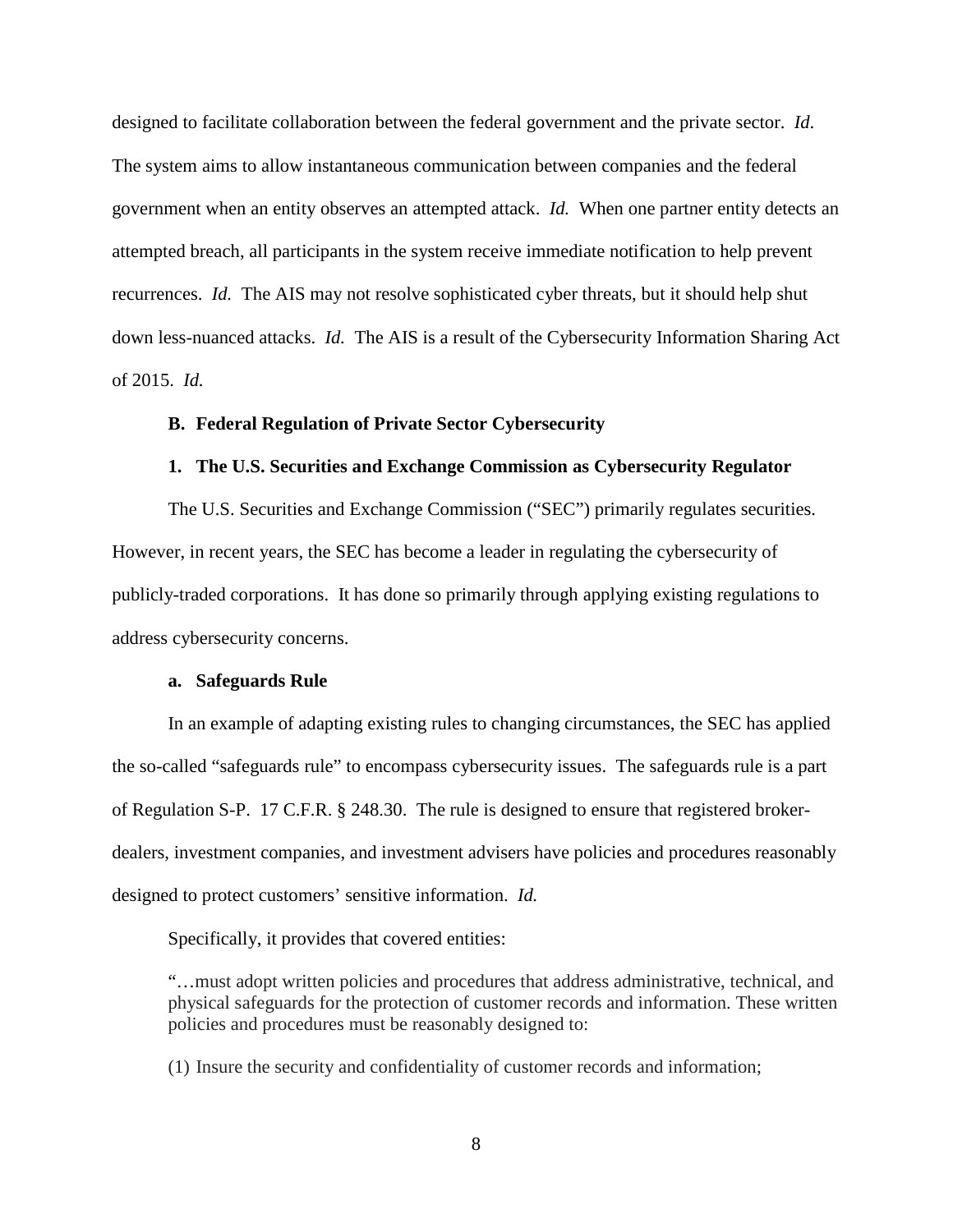- (2) Protect against any anticipated threats or hazards to the security or integrity of customer records and information; and
- (3) Protect against unauthorized access to or use of customer records or information that could result in substantial harm or inconvenience to any customer."
- *Id*.

The safeguards rule also provides for the proper disposal of sensitive records. *Id.* 

In late 2015, the SEC applied the safeguards rule to deficient cybersecurity protections for the first time. *E.g.*, SEC Release No. 2015-202 (Sept. 22, 2015), available at https://www.sec.gov/news/pressrelease/2015-202.html. Investment adviser R.T. Jones Capital Equities Management settled charges that it failed to establish cybersecurity policies and procedures as required by the safeguards rule. *Id.* R.T. Jones stored sensitive information about its clients and others on its third party-hosted web server from September 2009 to July 2013, according to the SEC's order instituting a settled administrative proceeding. *Id.* The firm's web server was hacked in July 2013, exposing to theft the sensitive information of more than 100,000 people, including thousands of R.T. Jones' clients. *Id.* At the time, the firm had no written policies and procedures reasonably designed to safeguard customer information, according to the order. *Id.* Despite the breach, there was no evidence that any clients suffered financial harm because of the attack to date, and R.T. Jones took prompt remedial actions. *Id.* 

The SEC's order found that R.T. Jones violated the safeguards rule, and R.T. Jones settled the charges by agreeing to be censured, pay a \$75,000 penalty, and commit no further violations. R.T. Jones did not admit or deny the SEC's findings. SEC Release No. 2015-202 (Sept. 22, 2015), available at https://www.sec.gov/news/pressrelease/2015-202.html.

This particular case is instructive in several ways. The SEC took enforcement action though there was no actual economic harm and the firm took prompt remedial actions to inform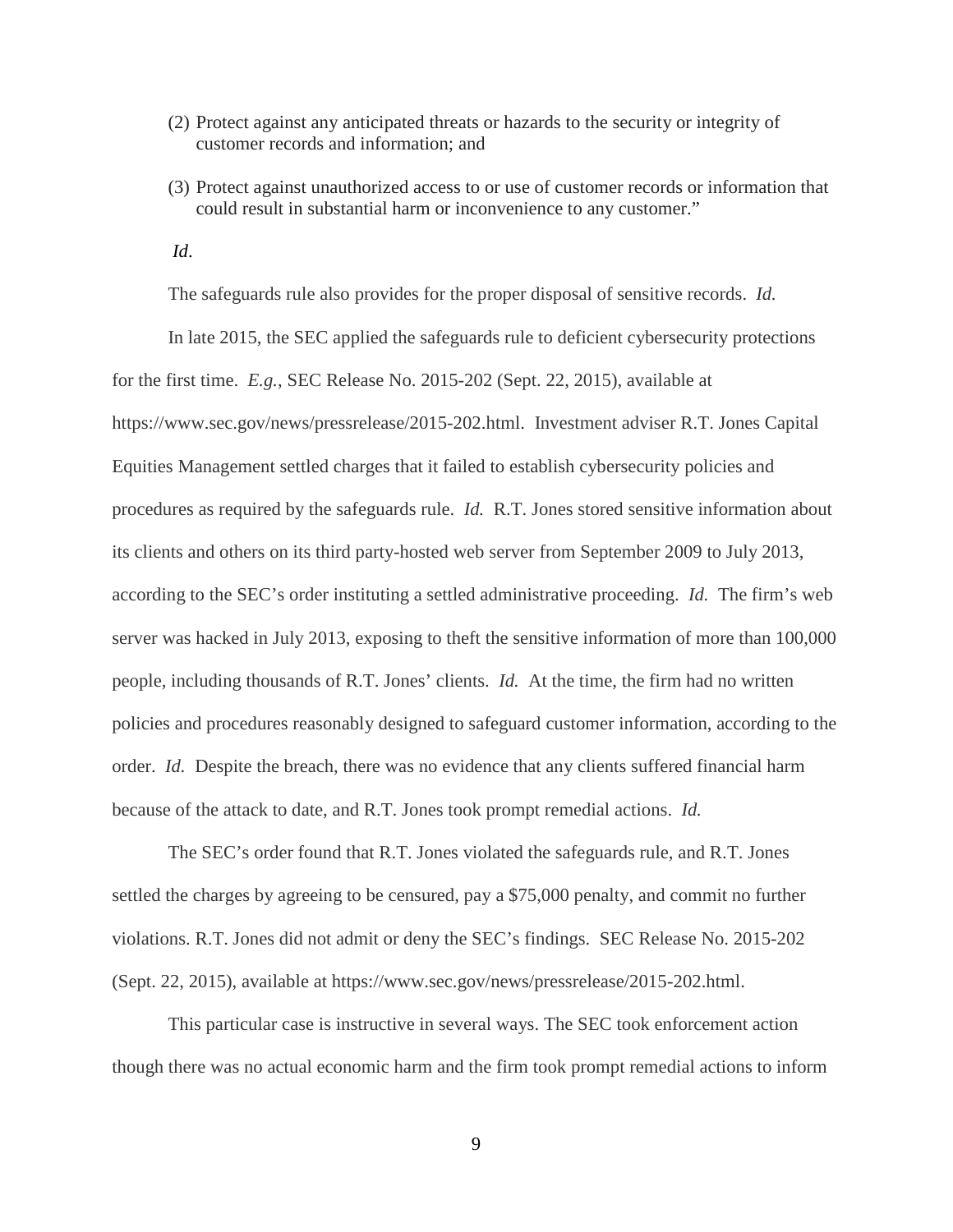and protect its clients, investigate the breach, and ensure future breaches did not recur. Further, investment advisers are among the smallest businesses the SEC regulates, and with seven employees at the time, R.T. Jones is no exception.

In recent years, the SEC has made cybersecurity under the safeguards rule an examination authority.

In February 2015, the SEC released its first Cybersecurity Examination Initiative ("CEI") examination report. OCIE, National Exam Program, *Risk Alert: Observations from Cybersecurity Examinations* (Sept. 15, 2015)*,* available at

https://www.sec.gov/ocie/announcement/ocie-2015-cybersecurity-examination-initiative.pdf. Under the initiative, the SEC examined 57 registered broker-dealers and 49 registered investment advisers to better understand how broker-dealers and advisers address the legal, regulatory, and compliance issues associated with cybersecurity. *Id.* The SEC's Office of Compliance Inspections and Examinations ("OCIE"), which conducted the examinations, found that almost all the examined firms had policies in place and most of the firms had experienced a cybersecurity incident. *See id.* However, the report declined to draw any conclusions about the findings. *Id.* 

Ultimately, the SEC reiterated its view that the cybersecurity of registered investment companies and investment advisers is an important issue. OCIE, National Exam Program, *Risk Alert: Observations from Cybersecurity Examinations* (Sept. 15, 2015). And the SEC cited several factors, including the February 2015 report, in stressing the need for firms to review their cybersecurity measures. *Id.* In April 2015, the SEC released cybersecurity guidance outlining recommendations for effective policies and procedures. *Id.*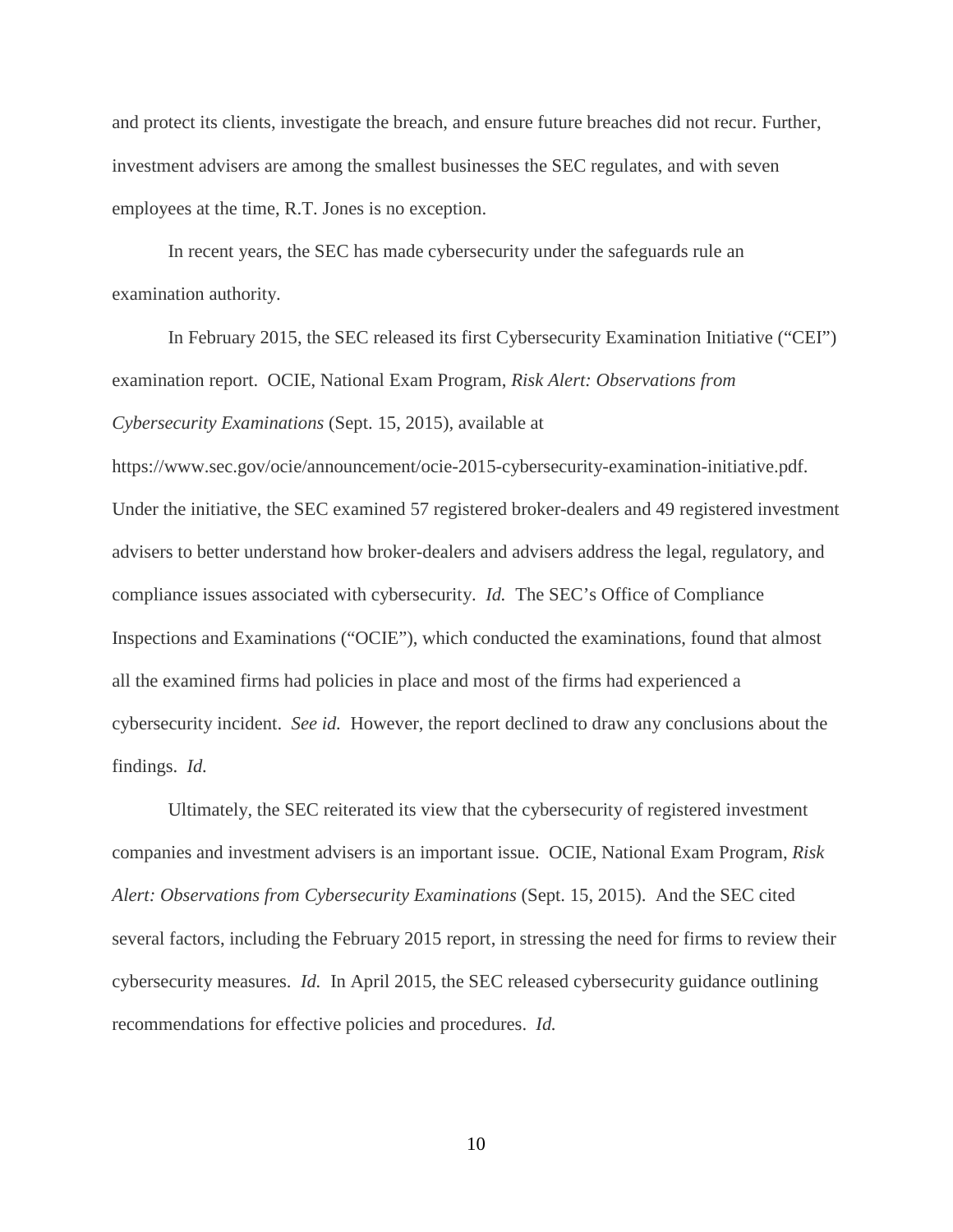In August 2017, the agency released its second CEI examination report. OCIE, National Exam Program, *Risk Alert: Observations from Cybersecurity Examinations* (Aug. 7, 2017), available at https://www.sec.gov/files/observations-from-cybersecurity-examinations.pdf. This time, OCIE examined 75 covered entities for written policies and procedures regarding cybersecurity, with an increased focus on validating and testing to ensure firms were in fact implementing and following the measures. *Id.* Overall, the SEC found an improvement from its previous report but again identified concerns and recommended improvements to cybersecurity preparedness. *Id.* 

#### **b. Cybersecurity risks, Regulation SK Item 503, and SEC Rule 10b-5**

A public company may address cybersecurity issues in its public filings pursuant to its requirement to disclose significant risks to its business. If in doing so the company omits known, actual threats, it may violate the securities laws. *See Matrixx Initiatives, Inc. v. Siracusano*, 131 S.Ct. 1309 (2011).

For example, investors alleged that pharmaceutical company Matrixx Initiatives, Inc. committed securities fraud by failing to disclose reports of a possible link between cold remedy Zicam (Matrixx's leading product) and loss of smell. Investors claimed Matrixx told the market that its revenues were going to rise 50 and then 80 percent. However, Matrixx had information indicating a significant risk to its leading revenue-generating product, according to the lawsuit. The U.S. Supreme Court ruled that the investors' case could proceed, reasoning that when a corporation makes a statement to the market, Rule 10b-5 requires the corporation to ensure its statements are not misleading considering all the circumstances. Similarly, a corporation could violate the law by disclosing general cybersecurity risks pursuant to Item 503 while withholding material information about known, actual risks.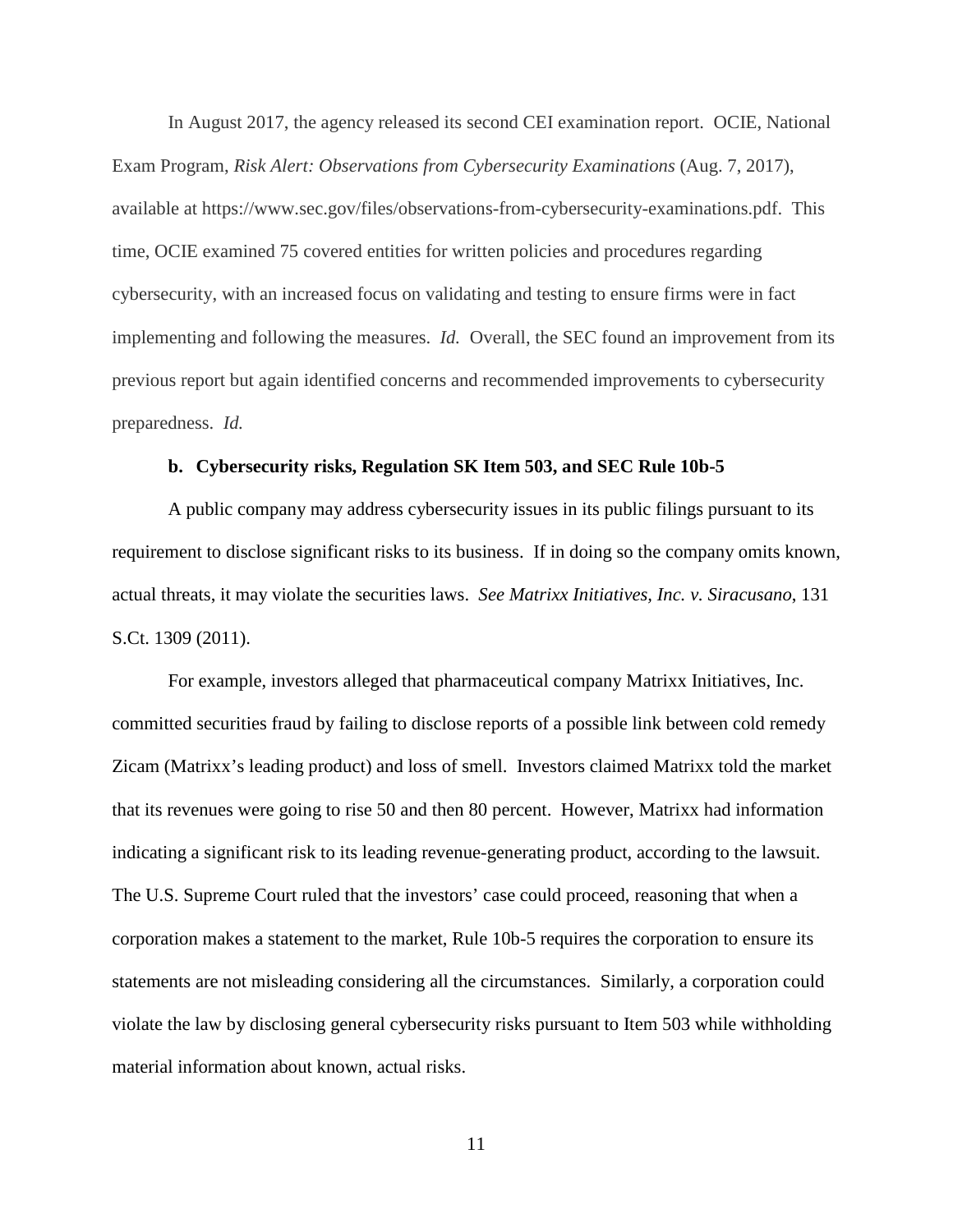Regulation S-K prescribes certain disclosures that a corporation must include in its public filings, such as its annual report (10-K) and its quarterly report (10-Q). 17 C.F.R. Part 229. Item 503(c) of SEC Regulation S-K requires a corporation to disclose risk factors and discuss the most significant factors that make an offering speculative or risky. 17 C.F.R. Part 229.503(c). This includes the risk of cyber incidents if these issues are among the most significant factors that make an investment in the company speculative or risky. Division of Corporation Finance, U.S. Securities & Exchange Commission, CF Disclosure guidance: Topic No. 2, Cybersecurity (Oct. 13, 2011).

A company may violate SEC Rule 10b-5 when making public disclosures if it misstates or omits a material fact. *See* 17 C.F.R. § 240.10b-5. In relevant part, the rule states:

"It shall be unlawful for any person … [t]o make any untrue statement of a material fact or to omit to state a material fact necessary in order to make the statements made, in the light of the circumstances under which they were made, not misleading…in connection with the purchase or sale of any security."

*Id.* 

Shareholders or the SEC can bring actions against corporations that violate this rule. To do so, the SEC must prove that the corporation: 1) made a material, 2) misrepresentation and/or omission, 3) in connection with the purchase or sale of securities, and 4) the corporation had scienter. In addition to the foregoing, shareholders must also show: 1) reliance, 2) loss causation, and 3) damages. *See, e.g.*, *Halliburton Co. v. Erica P. John Fund, Inc.*, 134 S.Ct. 2398, 2407 (2014).

Hundreds of corporations disclose generalized cybersecurity risks in their public filings. If they do so while failing to disclose known actual risks, such as knowledge of an actual breach, the omission can give rise to a Rule 10b-5 action. *See Matrixx Initiatives, Inc. v. Siracusano*, 131 S.Ct. 1309 (2011).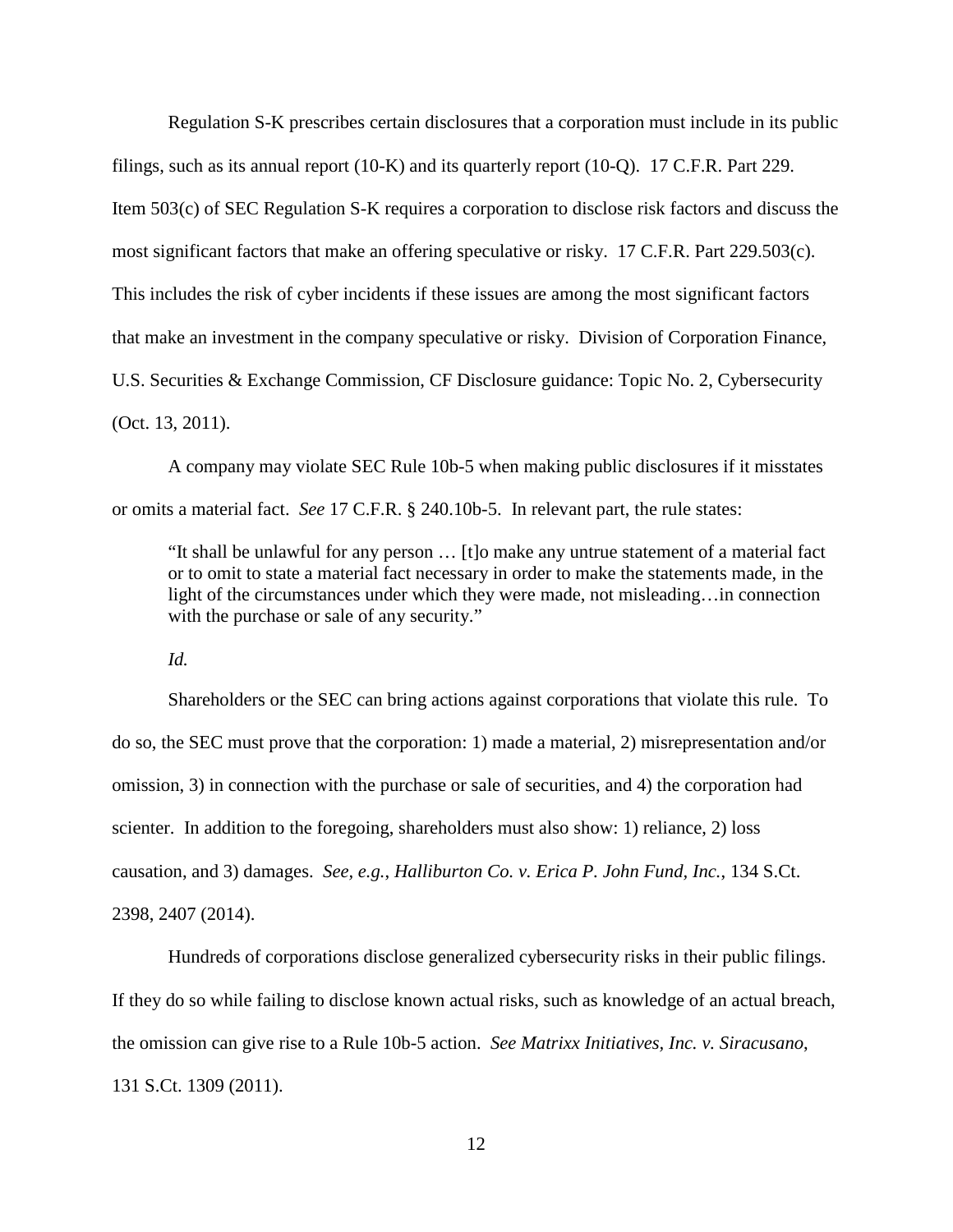#### **c. Management Discussion of Cybersecurity Issues Under Regulation S-K Item 303**

A corporation's failure to disclose cybersecurity issues that materially affect the corporation's financial condition and operations could violate the securities laws and regulations. Item 303 of Regulation S-K requires a corporation to discuss its financial condition, changes in financial condition, and results of operations. 17 C.F.R. § 229.303. Four observations about Item 303, known as Management Discussion & Analysis, are particularly relevant to our discussion:

- One of Item 303's main purposes is to provide information about the quality of, and potential variability of, a company's earnings cash flow, so that investors can ascertain the likelihood that past performance is indicative of future performance, SEC Staff, Report on Review of Disclosure Requirements of Regulation S-K 8-10 at 42 fn. 125 (December 2013).;
- Corporations must describe any known trends or uncertainties that have had or that the corporation reasonably expects will have a material impact on net sales or revenues or income, 17 C.F.R. § 229.303(a)(3);
- Corporations must describe any unusual or infrequent events, transactions, or significant economic changes that materially affected the amount of reported income; and
- Corporations should address events or uncertainties that could affect past or future operations, 17 C.F.R. § 229.303 (instructions).

Because predictions about the future are inherently uncertain, the law provides a safe harbor for such forward-looking statements. But if misleading statements or omissions of *fact* are included in forward-looking statements, the corporation may not be insulated. *E.g.*, *In re*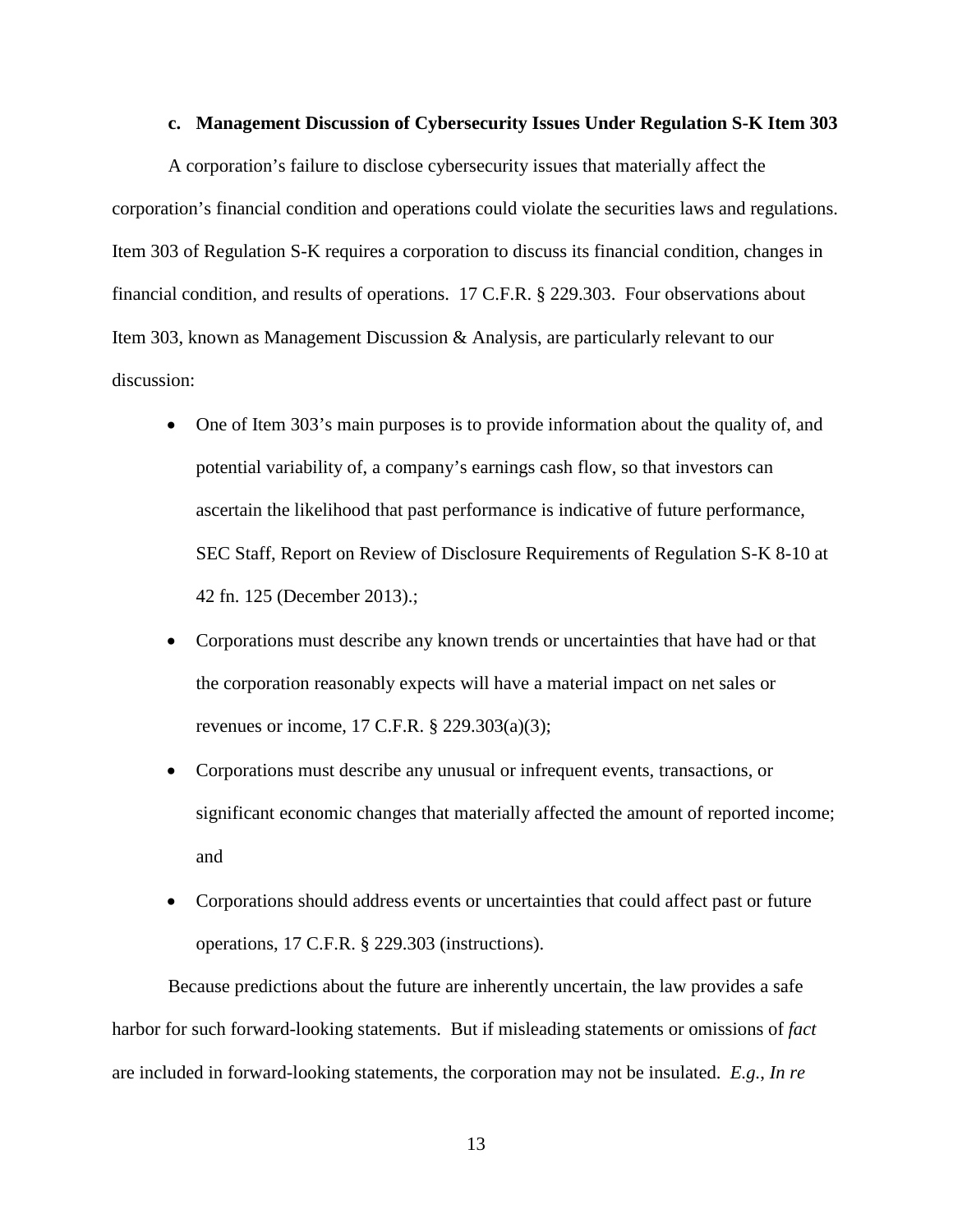*Harman Int'l Indus., Inc. Securities Litigation*, 791 F.3d 90 (D.C. Cir. June 23, 2015). In *Harman*, an electronics company made forward-looking statements that reflected positively on its sales outlook. However, the plaintiffs alleged the company was aware of historical facts strongly indicating that its sales prospects were less than stellar. In holding that the plaintiffs' case could proceed, the court found that the company's cautionary statements about the forwardlooking information were not meaningful because they were misleading in light of the historical facts. Because the company warned of only general, unspecified risks that could affect its rosy outlook, but did not disclose actual risks that had already manifested, the safe harbor would not apply to the forward-looking statements. The court explained that a "warning that identifies a potential risk, but 'impl[ies] that no such problems were on the horizon even if a precipice was in sight,' would not meet the statutory standard for safe harbor protection." *Id.* at 102 (internal citations omitted).

Corporations often include generic disclosures in their management discussion and analysis about cybersecurity issues that could materially affect the corporation's financial condition and operations. A company's omission of facts pertaining to an actual, known risk could violate the requirements of Regulation S-K Item 303 and possibly Rule 10b-5. Thus, reporting an information security issue that contradicts or undermines the company's management discussion and analysis of cybersecurity could be protected under SOX.

#### **d. Material Weaknesses in Internal Controls Under SOX Sections 302 and 404**

Even if a corporation makes no mention of cybersecurity in its public filings, it may violate Sections 302 and 404 of the Sarbanes-Oxley Act if it fails to disclose material weaknesses in its internal controls related to information security. Section 302 of SOX requires a corporation's CEO and CFO to personally certify the accuracy and completeness of financial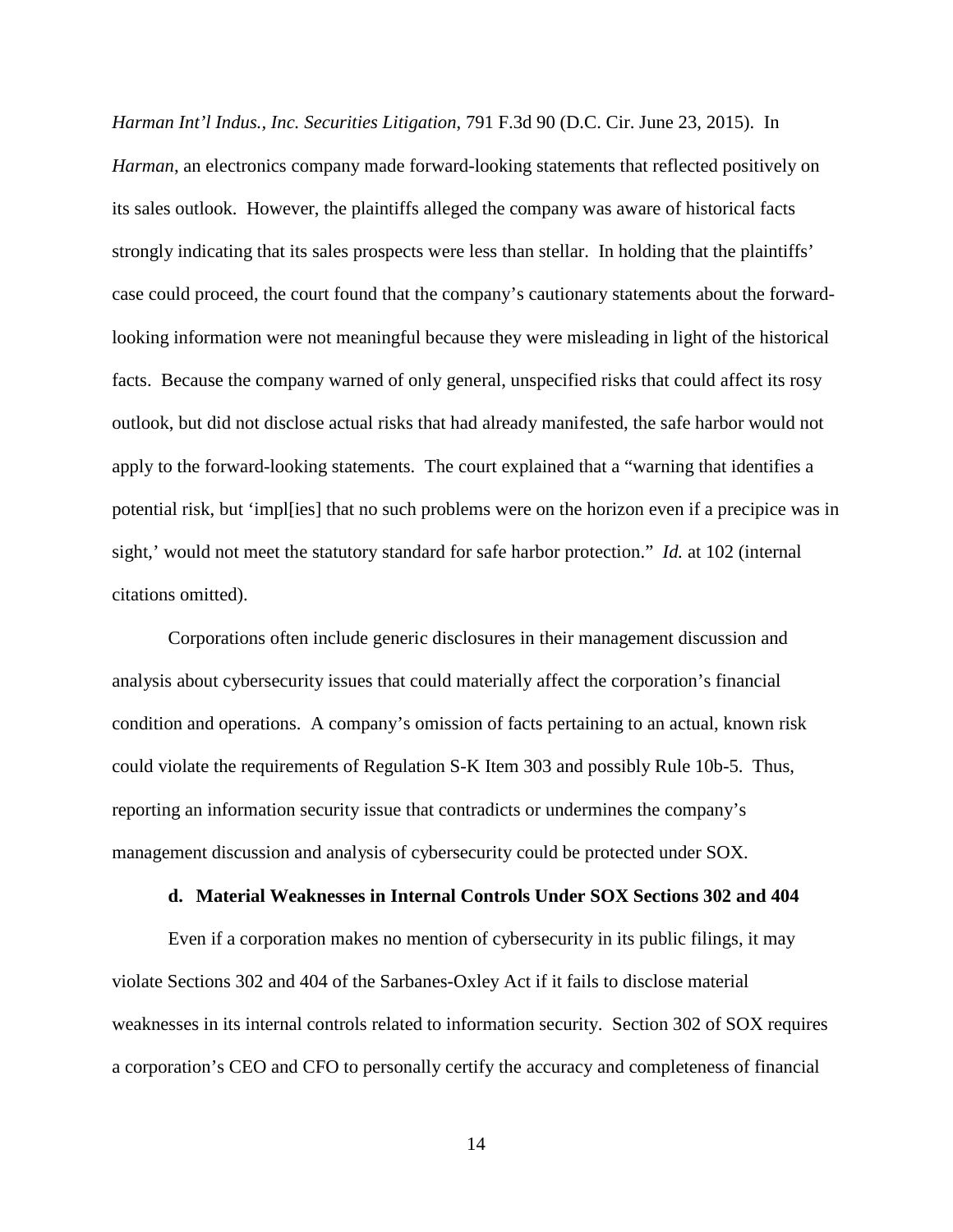reports, and they must assess and report on the effectiveness of internal controls around financial reporting. 15 U.S.C. § 7241. Section 404 of SOX requires a corporation to assess the effectiveness of its internal controls in its annual reports, and an outside auditing firm must evaluate that assessment. Material weaknesses in those internal controls must be identified. *See*, *e.g.*, 15 U.S.C. § 7213(a)(2)(A)(iii)(III).

A material weakness is a deficiency in internal controls that presents more than a slight chance that a material misstatement of the company's financial statements will not be prevented or detected on a timely basis. PCAOB Release No. 2007-005A: An Audit of Internal Control Over Financial Reporting That is Integrated with An Audit of Financial Statements, Appendix A; *see also* Financial Accounting Standards Board Statement No. 5: Accounting for Contingencies*.*  A deficiency in internal controls arises when a control does not allow management or employees, in the normal course of performing their assigned functions, to prevent or detect misstatements on a timely basis. A material weakness in internal control over financial reporting may exist even when financial statements are not materially misstated. Rather, material weakness is assessed from the potential misstatement that could occur, not the amount that is actually misstated as the result of a control deficiency. PCAOB Staff Audit Practice Alert No. 11: Considerations for Audits of Internal Control Over Financial Reporting.

SOX created the Public Company Accounting Oversight Board (PCAOB) to oversee and guide outside auditors in evaluating a corporation's internal controls. 15 U.S.C. § 7211. The PCAOB specifically has addressed auditors' need to examine corporations' information technology controls as part of their assessment of internal controls. PCAOB Release No. 2007- 005A: An Audit of Internal Control Over Financial Reporting That is Integrated with An Audit of Financial Statements; PCAOB Release No. 2010-004: Identifying and Assessing Risks of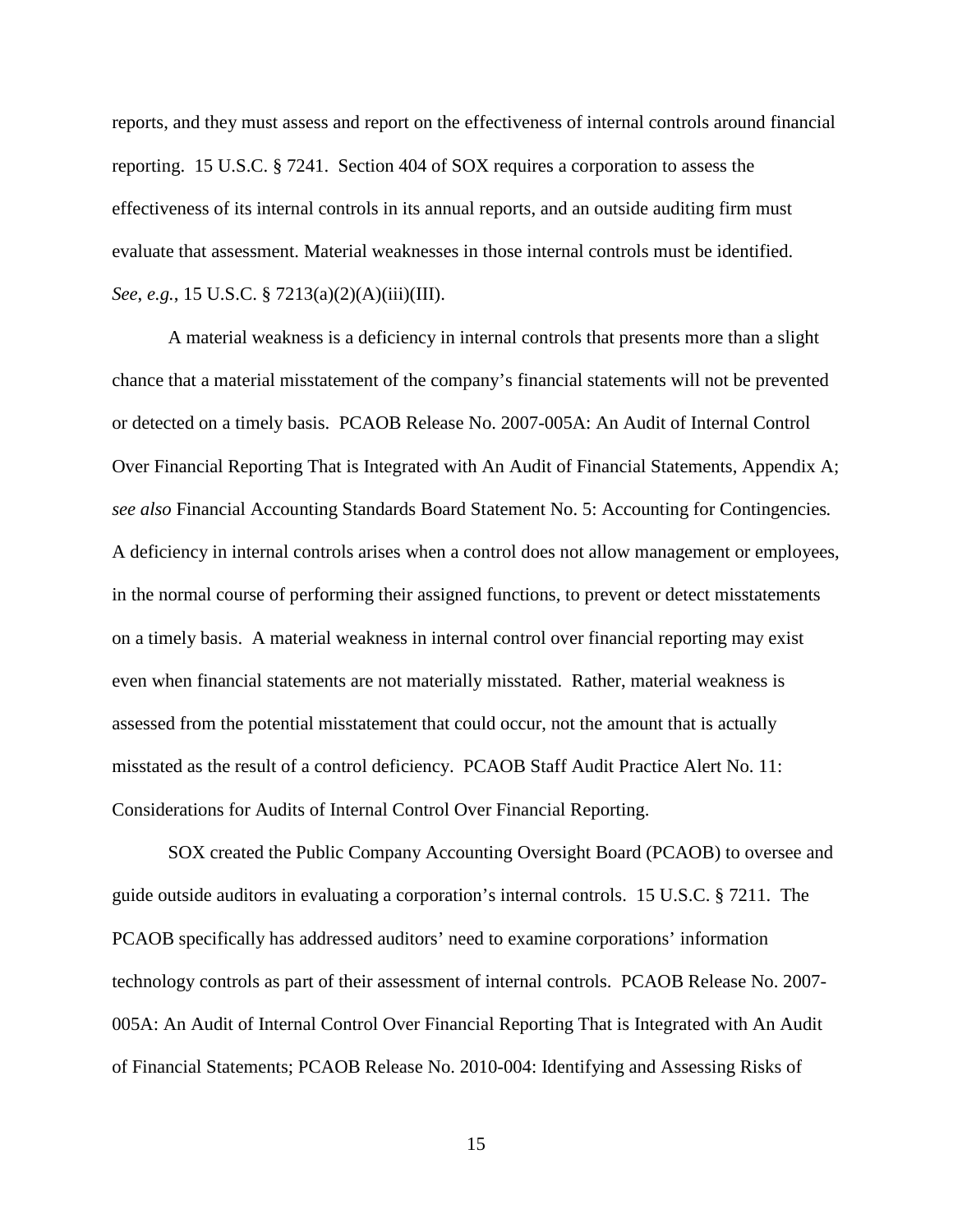Material Misstatement. In its auditing standards, the PCAOB adopted the framework issued by the Committee of Sponsoring Organizations of the Treadway Commission (COSO), which also addresses information technology controls.

Thus, a corporation that fails to disclose a material weakness in its information security controls may be non-compliant with SOX. Accordingly, a disclosure of a cybersecurity issue that demonstrates a material weakness in the company's internal controls may be protected.

### **C. The U.S. Consumer Financial Protection Agency and Federal Trade Commission as Cybersecurity Regulators**

Like the SEC, the U.S. Consumer Financial Protection Bureau ("CFPB") and U.S. Federal Trade Commission ("FTC") are federal agencies that – while they do not focus on cybersecurity specifically – have become players in cybersecurity regulation. These agencies have statutory authority to enforce laws prohibiting unfair and deceptive trade practices. And like the SEC, the CFPB and FTC have taken the view that existing laws and regulations can address cybersecurity issues. *See*, *e.g.*, *In re: Dwolla, Inc.*, Administrative Proceeding File No. 2016-CFPB-0007 (C.F.P.B. Feb. 27, 2016). As with the SEC, the CFPB and FTC do not require companies to make disclosures related to their cybersecurity. However, if a company voluntarily makes a statement about cybersecurity, the statement cannot be materially misleading.

For example, in the *Dwolla* consent order, the CFPB found that the covered person publicly represented on its Web site that it took adequate information security controls. *Id.* The order finds that the covered person failed to implement adequate information security controls. Based on this, the CFPB concluded that the covered person had engaged in unfair and deceptive practices in violation of the CFPA. *Id.* 

Similarly, in August 2017, the transportation company Uber Technologies, Inc., settled the FTC's charges that it engaged in deceptive trade practices with regard to a 2014 hack. FTC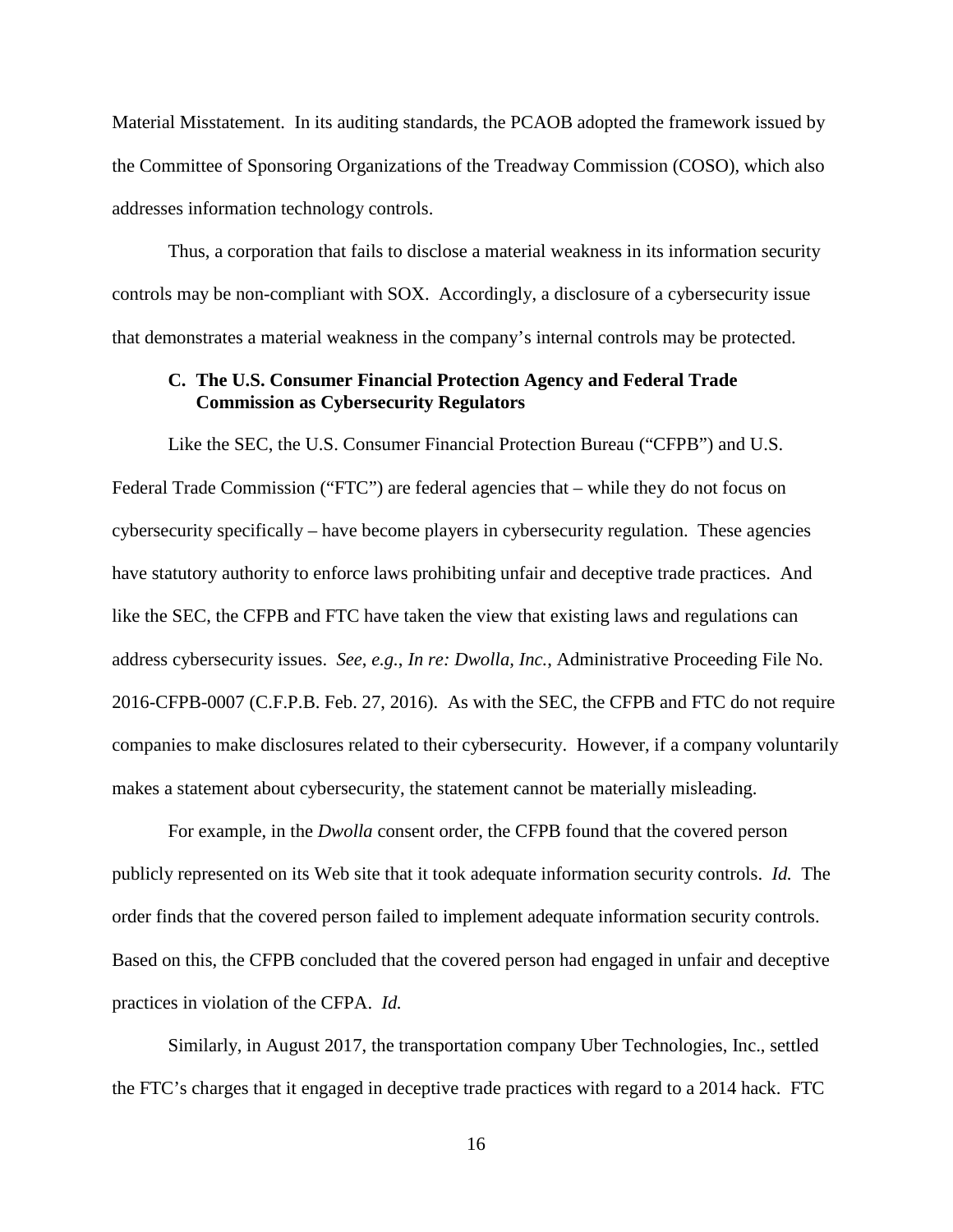Release, *Uber Settles FTC Allegations that It Made Deceptive Privacy and Data Security Claims* (Aug. 15, 2017), available at https://www.ftc.gov/news-events/press-releases/2017/08/ubersettles-ftc-allegations-it-made-deceptive-privacy-data. In November 2014, after reports surfaced of Uber employees improperly accessing consumer data, the company issued a statement that it had a "strict policy" restricting employees' access to sensitive rider data and that employee access would be closely monitored on an ongoing basis. *Id.* 

According to the FTC's charges, Uber quickly developed an automated system for monitoring employee access to sensitive data but stopped using it less than a year later. *Id.* The FTC's complaint alleges that during the following months Uber rarely monitored internal access to personal information. *Id.* 

The FTC's complaint also alleges that despite Uber's claim that data was "securely stored within our databases," Uber's security practices failed to provide reasonable security to prevent unauthorized access to consumers' personal information in databases Uber stored with a thirdparty cloud provider. FTC Release, *Uber Settles FTC Allegations that It Made Deceptive Privacy and Data Security Claims* (Aug. 15, 2017), available at https://www.ftc.gov/newsevents/press-releases/2017/08/uber-settles-ftc-allegations-it-made-deceptive-privacy-data. As a result, an intruder accessed personal information about Uber drivers in May 2014, including more than 100,000 names and driver's license numbers that Uber stored in a datastore operated by Amazon Web Services. *Id.* 

The FTC alleges that Uber did not take reasonable, low-cost measures that could have helped the company prevent the breach. FTC Release, *Uber Settles FTC Allegations that It Made Deceptive Privacy and Data Security Claims* (Aug. 15, 2017), available at https://www.ftc.gov/news-events/press-releases/2017/08/uber-settles-ftc-allegations-it-made-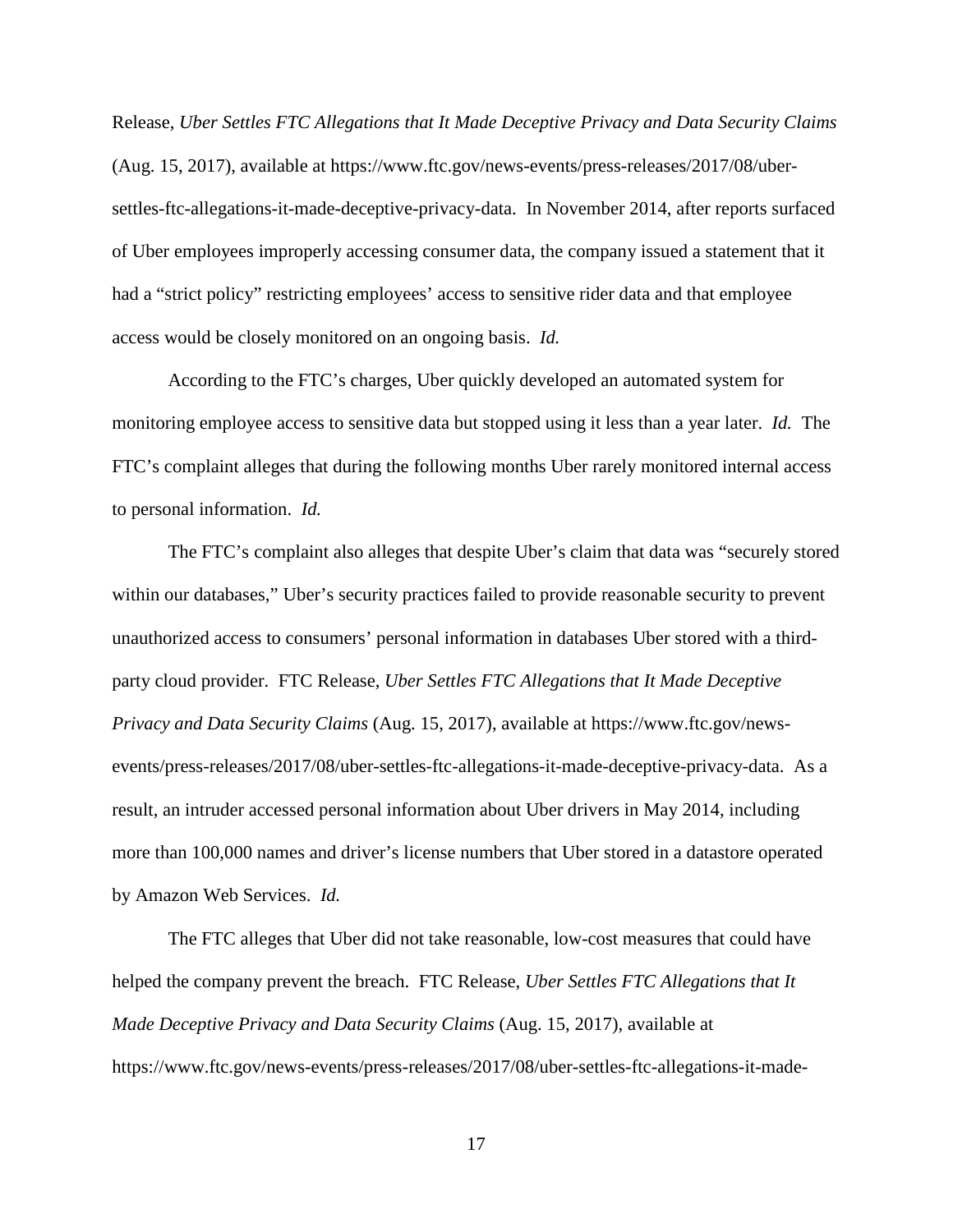deceptive-privacy-data. For example, Uber did not require engineers and programmers to use distinct access keys to access personal information stored in the cloud. *Id.* Instead, Uber allowed them to use a single key that gave them full administrative access to all the data, and did not require multi-factor authentication for accessing the data. *Id.* In addition, Uber stored sensitive consumer information, including geolocation information, in plain readable text in database back-ups stored in the cloud. *Id.* 

#### **D. Federal Contractors**

Companies that contract with the federal government encounter a separate set of legal requirements that affect cybersecurity.

First, the federal government may hire a contractor specifically to provide cybersecurity related services or products. Intentionally claiming payments from the government when such work is not performed in accordance with the contract can give rise to liability under the False Claims Act ("FCA"). *E.g.*, 31 U.S.C. § 3730.

The FCA was enacted during the Lincoln administration. After the U.S. Civil War, the federal government that many contractors had not met their obligations. Because of this, Congress passed the FCA to permit the federal government to recover funds paid as a result of contractor fraud.

In addition, the federal government has established extensive regulations of federal contractor requirements. Federal contracts often specify which regulations apply to the particular contract, and these obligations may or may not be material to the contractor's performance. Those regulations include requirements that the contractor secure the government's data.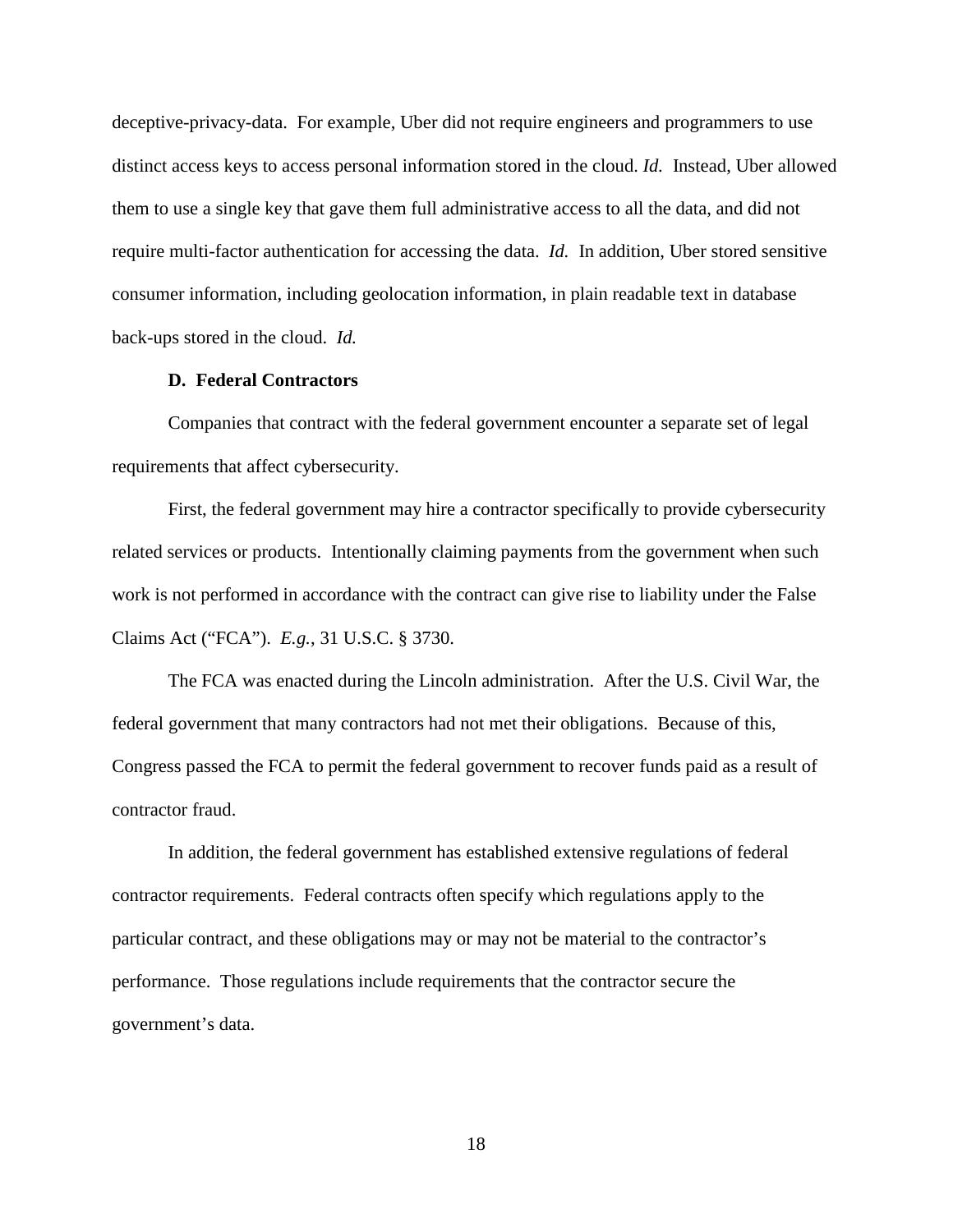#### **III. State Regulation of Cybersecurity**

States also play an important role in establishing cybersecurity standards for firms. Forty-eight states have cybersecurity laws on the books that, at minimum require companies to disclose when a security breach occurs. However, some states go farther and establish substantive security requirements.

For example, Massachusetts prescribes minimum requirements for companies' cybersecurity procedures, as well as substantive computer system security requirements. 201 C.M.R. §§ 17.00, et seq. Likewise, in 2015 Connecticut passed a law establishing substantive cybersecurity standards. Public Act No. 15-142. Other states like, Texas and Oregon have laws that – while stopping short of prescribing specific measures – require companies to maintain reasonable cybersecurity safeguards. *E.g.*, V.T.C.A., Bus. & C. § 521.052 (Texas); O.R.S. § 646A.622 (Oregon).

Moreover, state torts could create liability for companies whose negligence or recklessness cause harm to customers. For example, at least several of the more than 200 class action lawsuits related to the 2017 Equifax data breach pleaded simple negligence as one of the causes of action. *E.g.*, *McHill v. Equifax, Inc.*, Case No. 3:17-cv-1405 (D.O. Sept. 7, 2017).

#### **IV. Potentially Relevant Whistleblower Laws**

No federal statute directly protects cybersecurity whistleblowers from retaliation. However, much like the federal government's approach to regulation, existing laws may nonetheless provide cybersecurity professionals remedy. The following section identifies certain causes of action that may protect cybersecurity whistleblowers. The section also describes what these statutes protect, and what an employee must prove to prevail on a claim.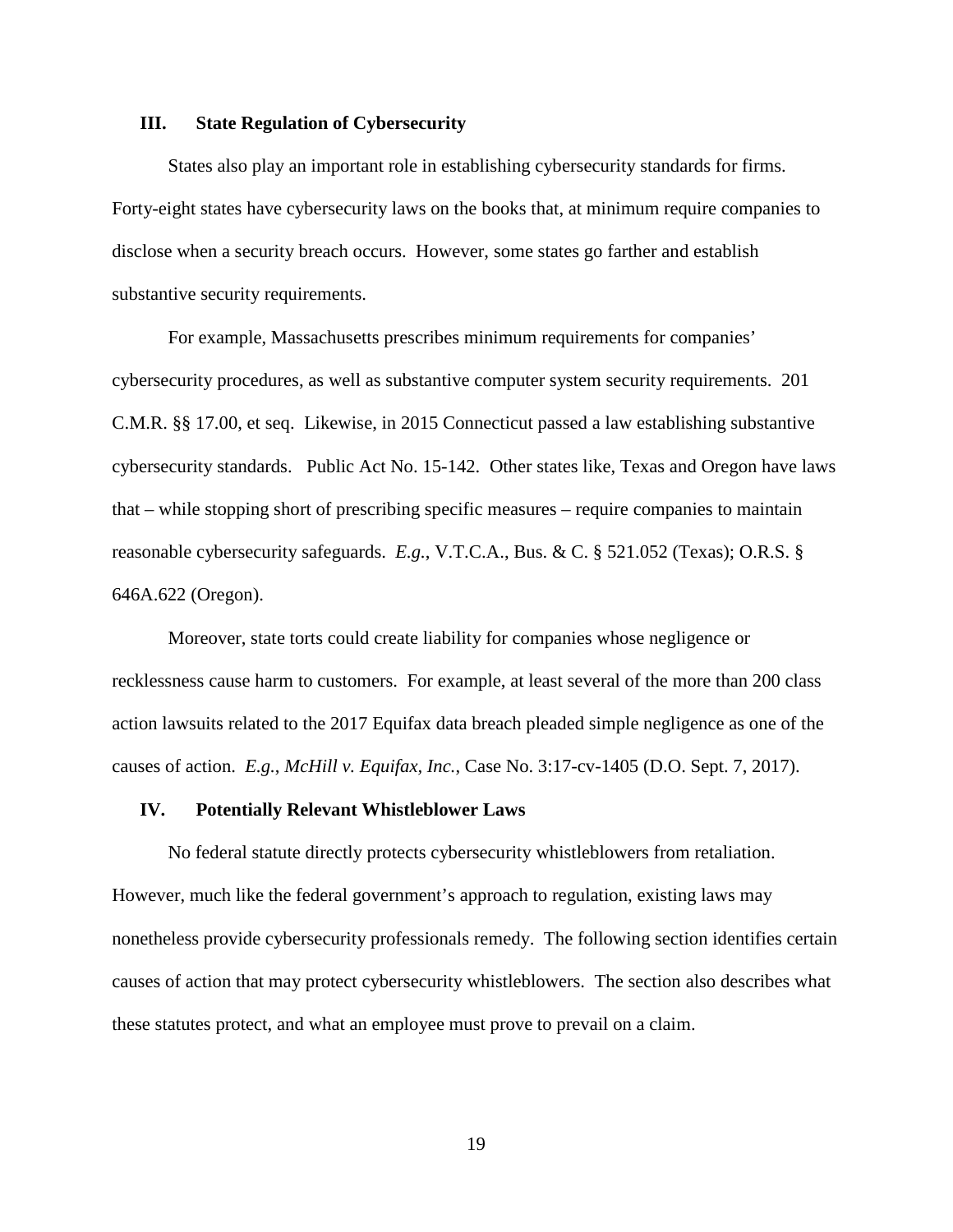#### **A. Section 806 of the Sarbanes-Oxley Act**

The Sarbanes-Oxley Act ("SOX") prohibits covered employers from taking adverse employment actions against a covered worker because the worker lawfully:

- Provided information, caused information to be provided, or otherwise assisted in an investigation regarding any conduct which the employee reasonably believes constitutes a violation of section 1341, 1343, 1344, or 1348, any rule or regulation of the Securities and Exchange Commission, or any provision of Federal law relating to fraud against shareholders, when the information or assistance is provided to or the investigation is conducted by:
	- A federal regulatory or law enforcement agency,
	- Any Member of Congress or any committee of Congress, or
	- A person with supervisory authority over the employee (or such other person working for the employer who has the authority to investigate, discover, or terminate misconduct), or
- Filed, caused to be filed, testified, participated in, or otherwise assisted in a proceeding filed or about to be filed (with any knowledge of the employer) relating to an alleged violation of section 1341, 1343, 1344, or 1348, any rule or regulation of the Securities and Exchange Commission, or any provision of Federal law relating to fraud against shareholders.

Thus, the Sarbanes-Oxley Act protects covered workers when they disclose certain information to certain recipients, and it also protected certain participation in investigations and proceedings. Despite this relatively simple premise, the question of whether a worker's conduct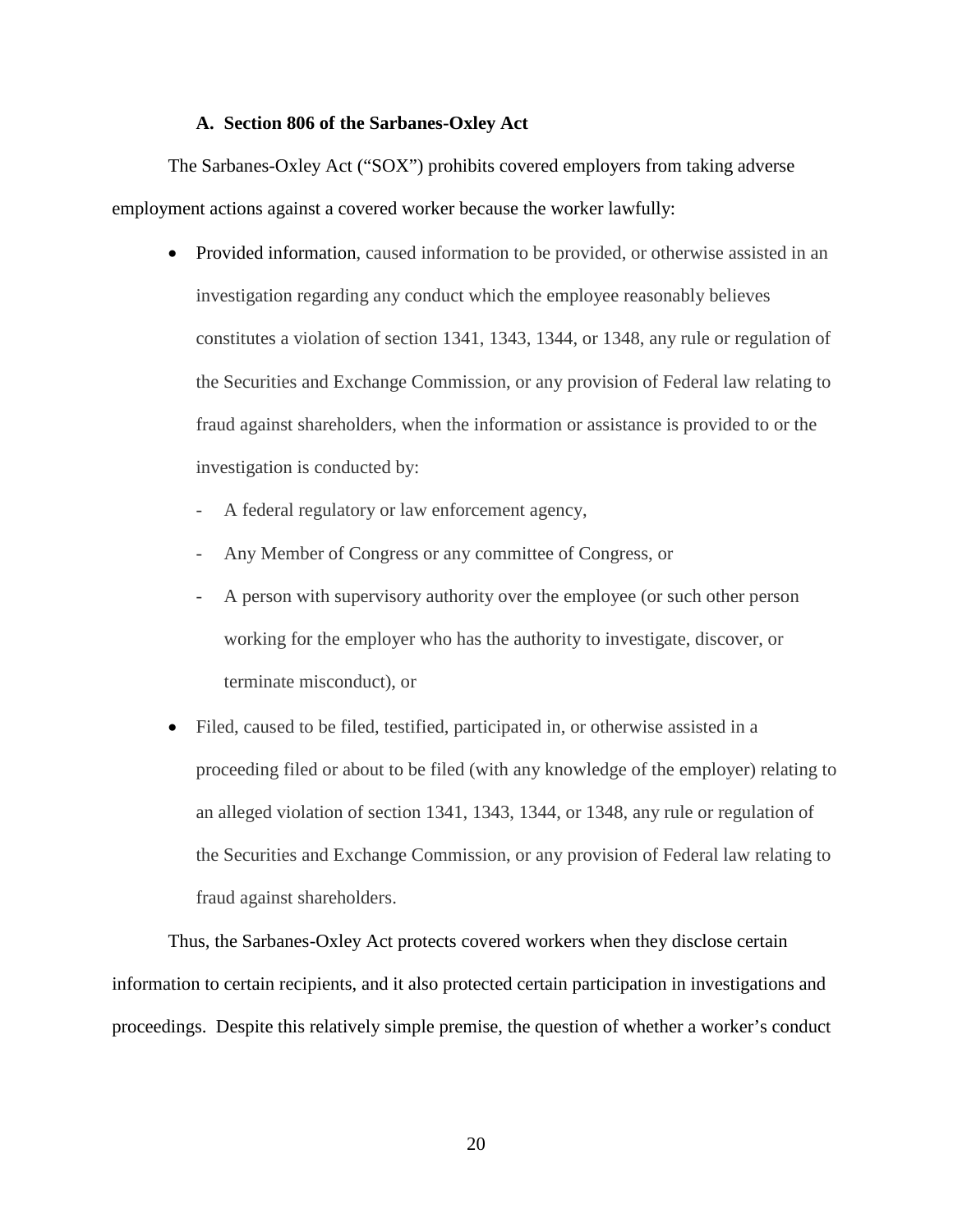in a specific case is protected has given rise to much litigation since the law's enactment. During that time, the case law on protected activity has evolved considerably.

To prevail on a whistleblower claim under SOX, an employee must show the following: (1) he engaged in protected activity; and (2) his protected activity was a contributing factor in the employer's decisions to take adverse employment actions against him. 18 U.S.C. §

## $1514A(b)(2)(C)$ .

To engage in SOX protected activity, a "complainant need only show that he or she 'reasonably believes' that the conduct complained of constitutes a violation of the laws listed in Section 1514A." *Sylvester v. Parexel International*, ARB Case No. 07-123, at \*11 (ARB May 25, 2011).<sup>6</sup> A complainant need not establish that the protected disclosure "definitively and specifically" related to one or more of the laws listed under Section 806(a). *Id.* at \*14.<sup>7</sup> And a SOX complainant need not establish the various elements of criminal fraud (*i.e.*, that the reported conduct was "material," intentional, relied upon by shareholders, and caused a loss to shareholders). *Id.* at \*17-18. Rather, SOX protects "'all good faith and reasonable reporting of fraud.'" *Id.* at \*14-15, 30 (quoting 148 Cong. Rec. S7418-01, S7420). Accordingly, the inquiry is "whether the employee reported conduct that he or she reasonably believes constituted a violation of federal law." *Id.* at \*15. It is irrelevant if a complainant's disclosures are made

<sup>6</sup> Several federal courts have adopted the ARB's decision in *Sylvester. See, e.g.*, *Lockheed Martin Corp. v. Admin. Review Bd.,* 717 F.3d 1121, 1132 n.7 (10th Cir. 2013); *Wiest v. Lynch*, 710 F.3d 121 (3d Cir. 2013) (holding that *Sylvester* is entitled to *Chevron* deference); *Leshinsky v. Telvent GIT, S.A.*, 942 F. Supp. 2d 432, 443 (S.D.N.Y. 2013); *Stewart v. Doral Fin. Corp.*, 2014 WL 661587 (D.P.R. Feb. 21, 2014).

<sup>7</sup> In particular, *Sylvester* overruled *Platone v. FLYi, Inc.*, ARB Case No. 04-154, 2006 WL 3246910 (Sept. 29, 2006). In *Platone*, the ARB held that, in order to be protected, an employee's communications "must relate 'definitively and specifically' to the subject matter of the particular statute under which protection is afforded." *Id.* at \*8.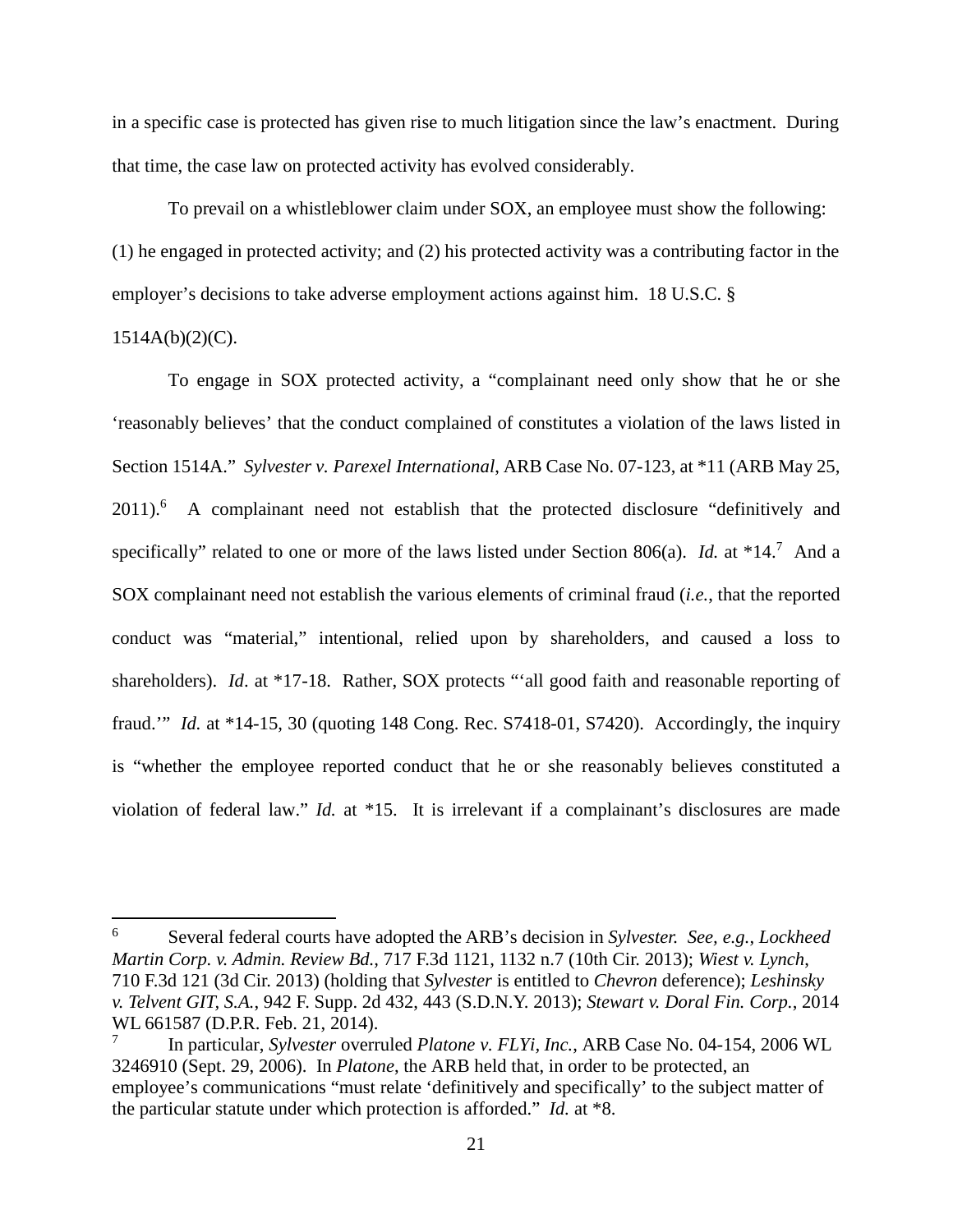pursuant to his job duties. *See Leznick v. Nektar Therapeutics*, ALJ No. 2006-SOX-00093 (ALJ Nov. 16, 2007).

Protection attaches when the employee provides information or assistance to anyone in the company with "supervisory authority over the employee" or with authority to "investigate, discover, or terminate misconduct." 18 U.S.C. § 1514A.

Disclosures related to the concealment of significant problems with respect to a company's compliance with federal law and internal controls implicate SEC and other federal rules and are protected under SOX.<sup>8</sup> Note that in securities fraud cases, courts have observed that inadequacy of internal accounting controls "are probative of scienter [defendant's intent to deceive, manipulate, or defraud] . . . and can add to the strength of a case based on other allegations." *E.g.*, *Crowell v. Ionics, Inc.*, 343 F.Supp.2d 1, 12, 20 (D. Mass. 2004) (citations omitted). Therefore, significant deficiencies in internal controls, at least when combined with other significant issues, would constitute a circumstance likely to be "viewed by the reasonable investor as having significantly altered the 'total mix' of information made available." *Basic Inc. v. Levinson*, 485

(i) transactions are executed in accordance with management's general or specific authorization; [and]

15 U.S.C. § 78m(b)(2)(B) (emphasis added); *see* 17 C.F.R. §§ 230.408, 240.12b-20; *see also Craftmatic Sec. Litig. v. Kraftsow*, 890 F.2d 628, 641 (3d Cir. 1989).

<sup>&</sup>lt;sup>8</sup> Section 13b of the Securities Exchange Act of 1934 states (emphasis supplied):

Every issuer . . . shall—

<sup>(</sup>A) make and keep books, records, and accounts, which, in reasonable detail, *accurately and fairly reflect the transactions* . . . *of the issuer*; [and]

<sup>(</sup>B) *devise and maintain a system of internal accounting controls sufficient to provide reasonable assurances that*—

<sup>(</sup>ii) *transactions are recorded as necessary* (I) *to permit preparation of financial statements in conformity with generally accepted accounting principles* . . . .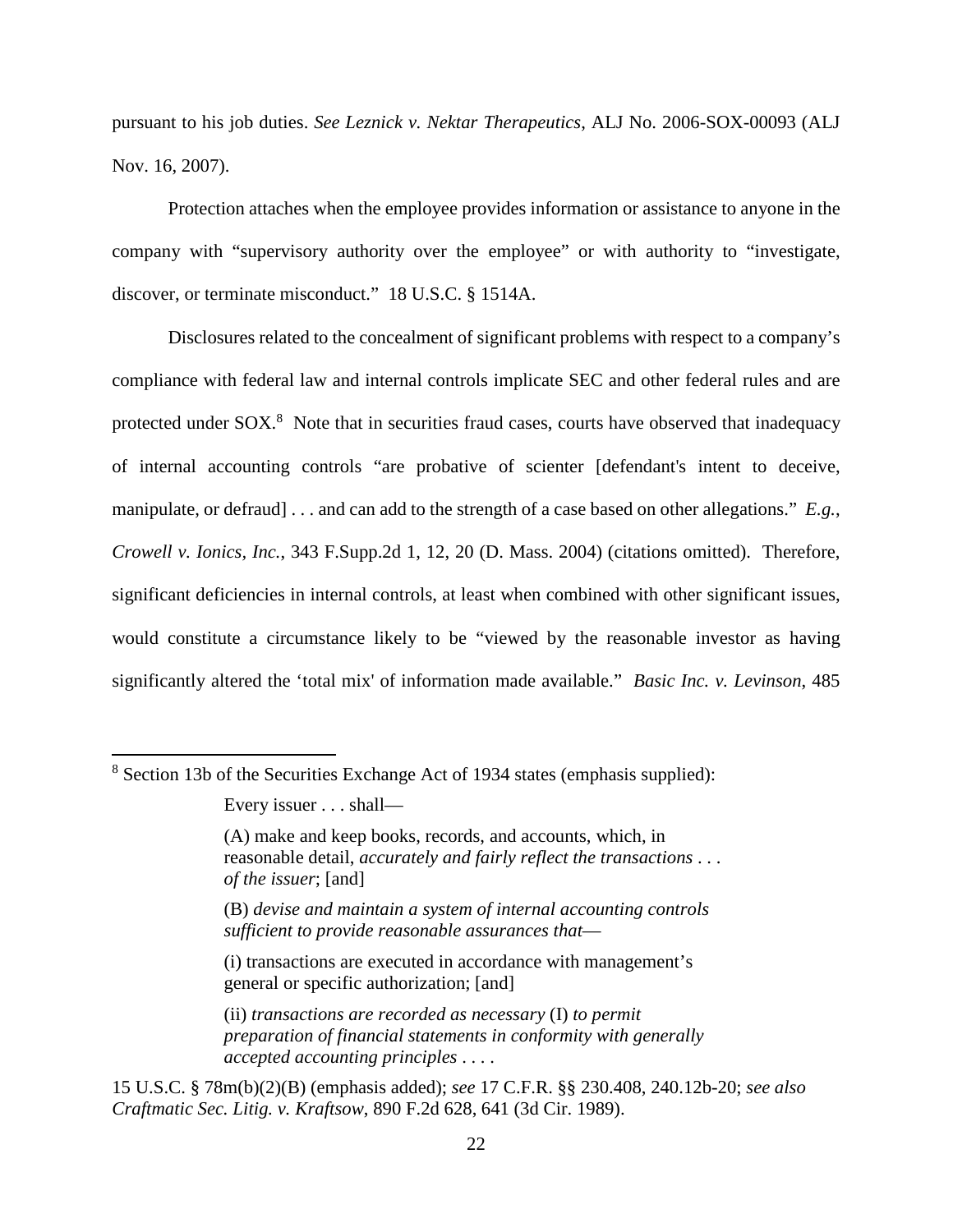U.S. 224, 231–32 (1988). For purposes of SOX protected conduct, "shareholder fraud" encompasses a willful attempt to conceal breaches of a company's statutory duty to disclose significant and known problems with respect to compliance with federal laws and deficiencies in internal controls.

#### **B. Anti-Retaliation Provision of the Consumer Financial Protection Act**

The Consumer Financial Protection Act ("CFPA") also provides relevant protections. In pertinent part, the CFPA provides that covered entities may not terminate covered employees because the employee has provided the employer information regarding what the employee reasonably believes to be a violation "any provision of this title or any other provision of law that is subject to the jurisdiction of the Bureau, or any rule, order, standard, or prohibition prescribed by the Bureau." 12 U.S.C. § 5567.

The law applies to any person or entity who engages in offering or providing a consumer financial product or service. 12 U.S.C. § 5481. The term "consumer financial product or service" includes a wide variety of financial products or services offered or provided for use by consumers primarily for personal, family, or household purposes, and certain financial products or services that are delivered, offered, or provided in connection with a consumer financial product or service. *See* 12 U.S.C. § 5481(5), (15). Examples of these include, but are not limited to, residential mortgage origination, lending, mortgage loan modification and foreclosure relief; student loans; payday loans; and other financial services such as credit cards, money transmitting, check cashing, and related activities. *See id.* 

Similarly, the CFPA protects any "covered employee," that is, any individual performing tasks related to the offering or provision of a consumer financial product or service. 12 U.S.C. § 5567(b).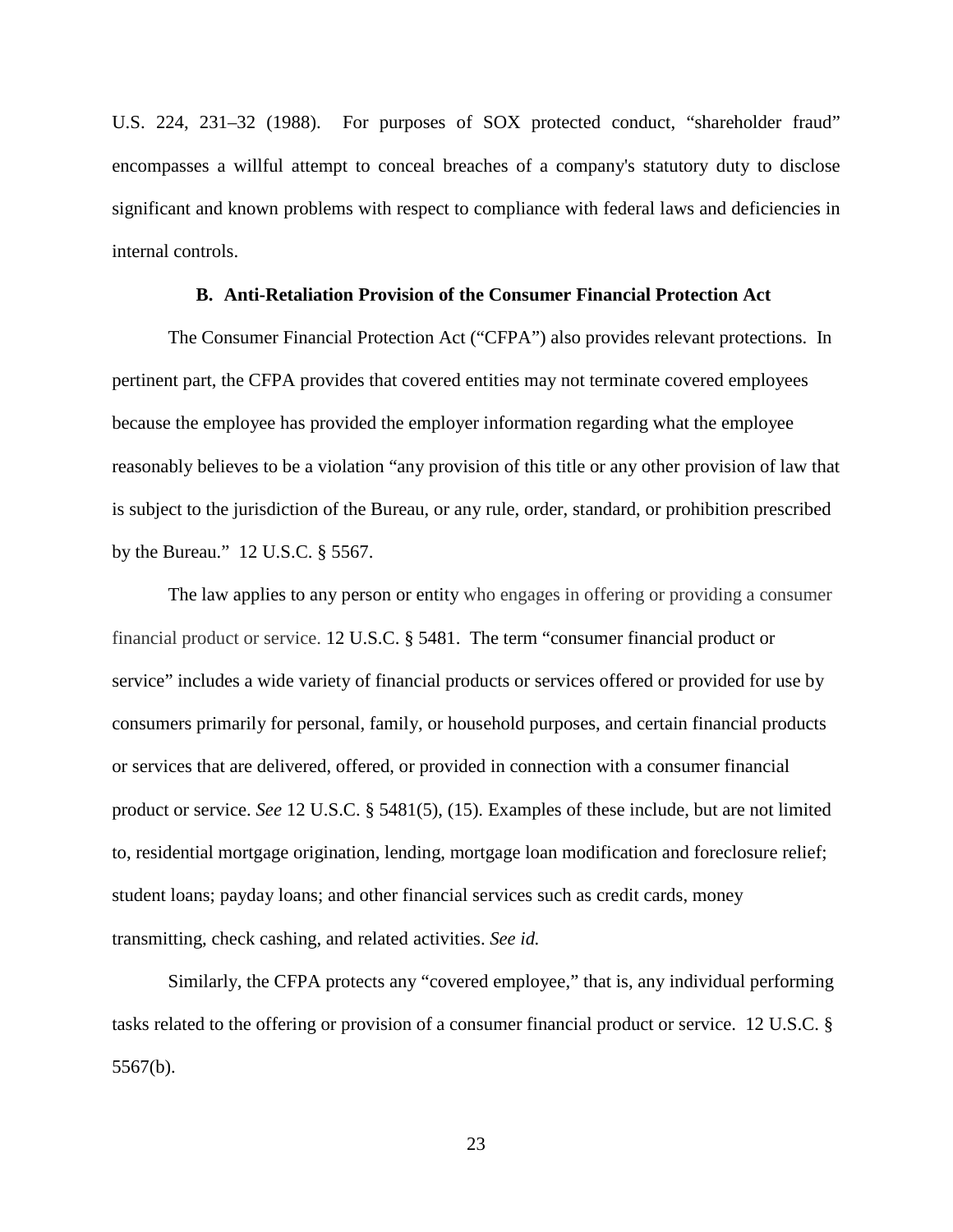The CFPA uses an analytical framework that is substantially-identical to the one used to examine SOX retaliation claims.

# **C. Anti-Retaliation Provisions of the False Claims Act and National Defense Authorization Act**

#### **1. The False Claims Act Section 3730(h)**

As mentioned previously, the FCA prohibits fraud on the federal government. However, the FCA also protect employees who blow the whistle on what they reasonably perceive to be fraud. Due to relatively recent amendments to the anti-retaliation provision of the False Claims Act ("FCA"), courts are increasingly broadening their view of what constitutes protected activity under the FCA. In 2009, Congress passed the Fraud Enforcement and Recovery Act of 2009 ("FERA"). Before the amendment, the FCA protected only "lawful acts done by the employee on behalf of the employee or others in furtherance of [a *qui tam* action], including investigation for, initiation of, testimony for, or assistance in an action filed or to be filed under this section."

Now, the FCA protects "lawful acts done by the employee, contractor, agent or associated others in furtherance of an action under this section or other efforts to stop 1 or more violations of this subchapter." 31 U.S.C. § 3730(h)(1). And a series of recent decisions have shown the broad latitude courts are willing to give employees under the newly amended FCA. The cases demonstrate that the FCA's whistleblower retaliation provision protects:

- internal reporting of fraudulent activity to a supervisor;
- claims where the subject of the plaintiff's disclosures would not necessarily have supported a full *qui tam*;
- steps taken in furtherance of a potential or actual *qui tam* action; and
- steps taken to remedy fraudulent activity or to stop an FCA violation.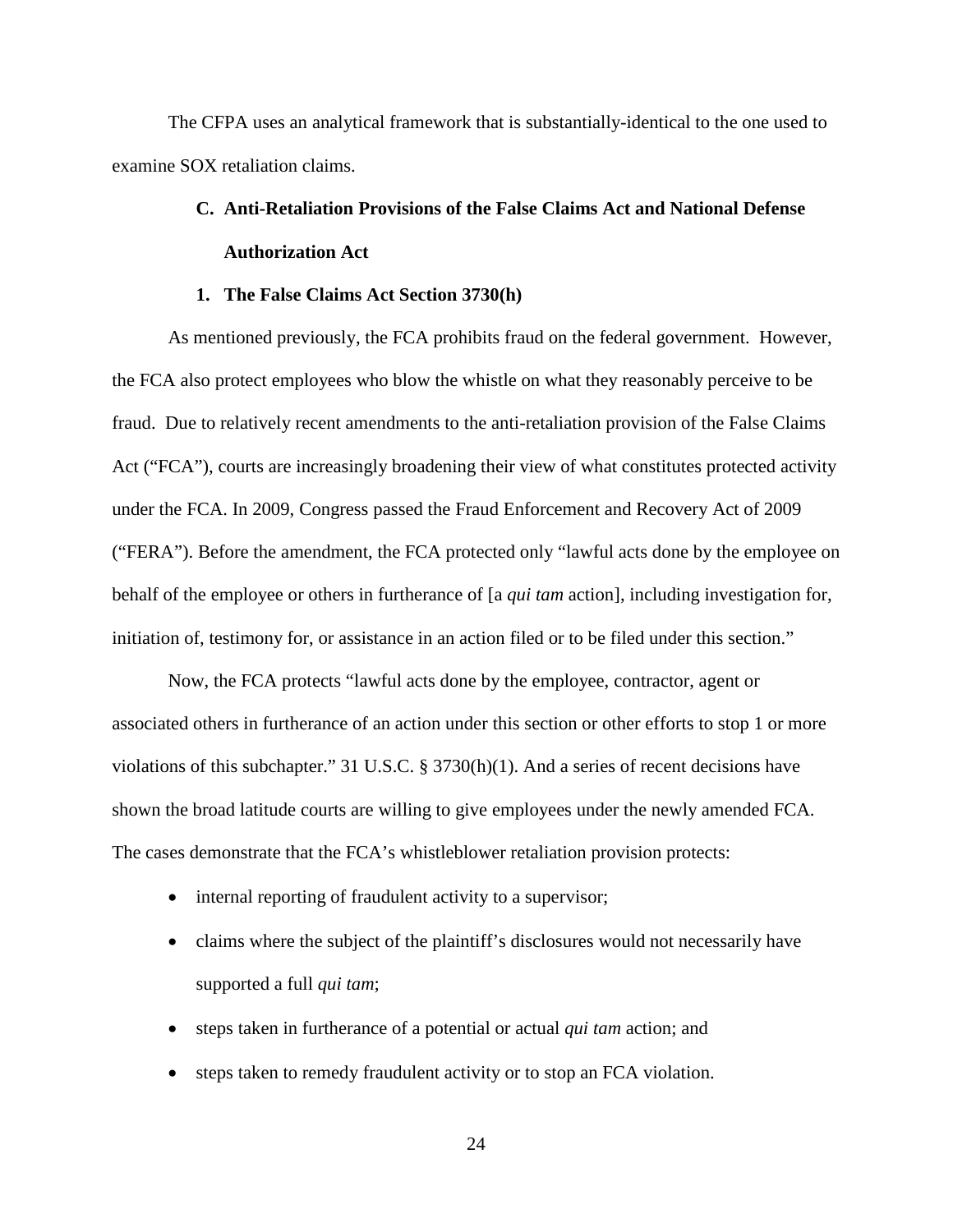In *United States ex rel. Lee v. Northern Adult Daily Health Care Center*, No. 13-CV-4933-MKB, 2016 WL 4703653 (E.D.N.Y. Sept. 7, 2016), former employees of Northern Adult Daily Health Care Center, a day-care center for elderly and low-income people, alleged that Northern Adult retaliated against them for their complaints about several deficiencies, including Northern Adult's unsanitary handling of food, lack of training for food-service staff, provision of alcohol to registrants, failure to provide physical therapy to residents, and disparately poor treatment of Black and Latino residents. Northern Adult took several retaliatory actions against the whistleblowers, including terminating their employment, for their attempts to stop the perceived fraud. In denying Northern Adult's motion to dismiss, the court clarified that a plaintiff need not plead an FCA retaliation claim with particularity because no showing of fraud is required. *Id.* at \*5–6. The FCA protects conduct including "lawful acts done by the employee . . . in furtherance of an action under the FCA," as well as "other efforts to stop one or more violations of the FCA." *Id.* at \*13. Furthermore, complaining of regulatory violations may qualify as an "effort[] to stop 1 or more violations" under the 2009 amendments to the FCA. *Id.*  at \*14. Such efforts to stop a violation of the FCA are protected "even if the employee's actions were not necessary in furtherance of an FCA claim." *Id.* at \*13 (quoting *Malanga v. N.Y.U. Langone Med. Ctr.*, No. 14-CV-9681, 2015 WL 7019819, at \*2 (S.D.N.Y. Nov. 12, 2015)). And finally, temporal proximity of less than five months is sufficient to plead causation. *Id.* at \*15.

In *Marbury v. Talladega College*, Andrea Marbury sued her former employer, Talladega College, under the FCA's whistleblower protection provision. *Marbury v. Talladega Coll.*, No. 1:11-cv-03251-JEO, 2014 WL 234667 (N.D. Ala. Jan. 22, 2014). Marbury alleged that Talladega terminated her employment because she opposed requests to allocate Title III funds to advertising expenses, which is an unlawful use of Title III funds. Talladega argued that Marbury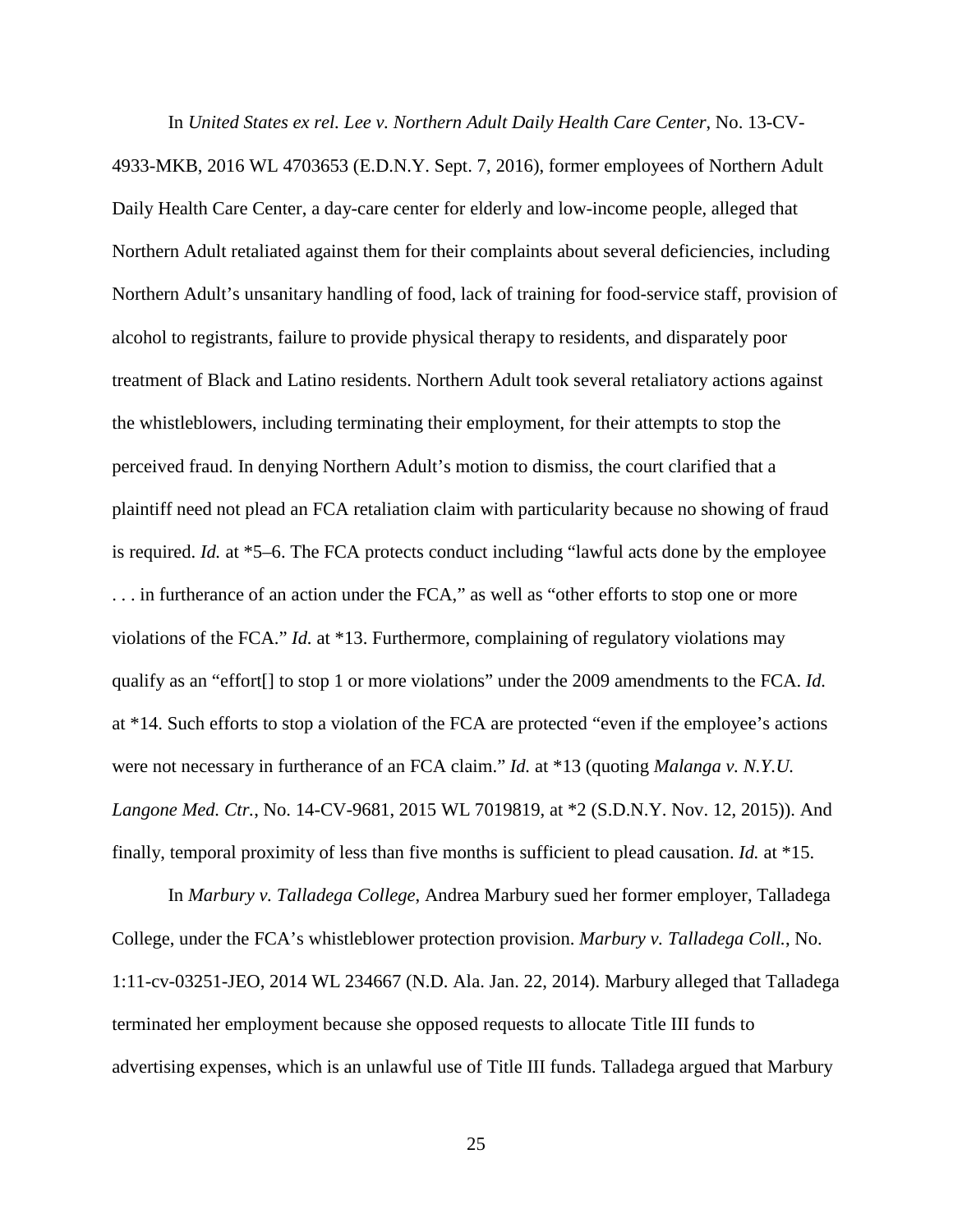did not engage in protected conduct under the FCA because she never took any concrete steps toward bringing a *qui tam* action, could not point to a specific false claim that Talladega had submitted to the government, and made only internal complaints to her supervisor rather than filing a formal grievance or initiating a *qui tam* action.

The court rejected Talladega's narrow construction of the FCA's whistleblower protection provision. Marbury's internal opposition to using Title III funds for advertising and her refusal to complete requisition forms for unauthorized uses of Title III funds, the court found, could qualify as protected whistleblowing. *See id.* at \*8. The court also rejected Talladega's argument that Marbury could not be deemed to have engaged in protected conduct because she failed to show that Title III funds were misapplied. The court noted that the whistleblowerprotection provision of the FCA does not require a showing that federal funds actually were expended for an unlawful purpose—after all, the whistleblower protection provision is "intended to prevent the filing of false claims and to discourage fraud." *Id.* at \*10. Had the court adopted Talladega's argument, employees who stick their necks out to stop fraud would not be protected against reprisal.<sup>9</sup>

<sup>&</sup>lt;sup>9</sup> Marbury is also a good illustration of how whistleblowers can use the "cat's paw" doctrine to prove causation. Using a common tactic designed to shield employers against liability for whistleblower retaliation, Talladega assigned an official who was unaware of Marbury's disclosures to make the decision whether to terminate her employment, and then argued in its motion for summary judgment that the decision to terminate Marbury's employment could not have been motivated by retaliation. Whistleblowers can surmount that tactic by using the cat's paw theory, i.e., by showing that the decision-maker followed the biased recommendation of a subordinate without independently investigating the reason or justification for the proposed adverse personnel action. In this case, the supervisor who initiated the recommendation to terminate Marbury's employment was aware of Marbury's protected conduct, and the decisionmaker simply accepted that recommendation. Applying the cat's paw doctrine, the court concluded that there was sufficient evidence of causation to permit Marbury to prove to a jury that her whistleblowing motivated the decision to terminate her employment. *See Marbury*, 2014 WL 234667, at \*11.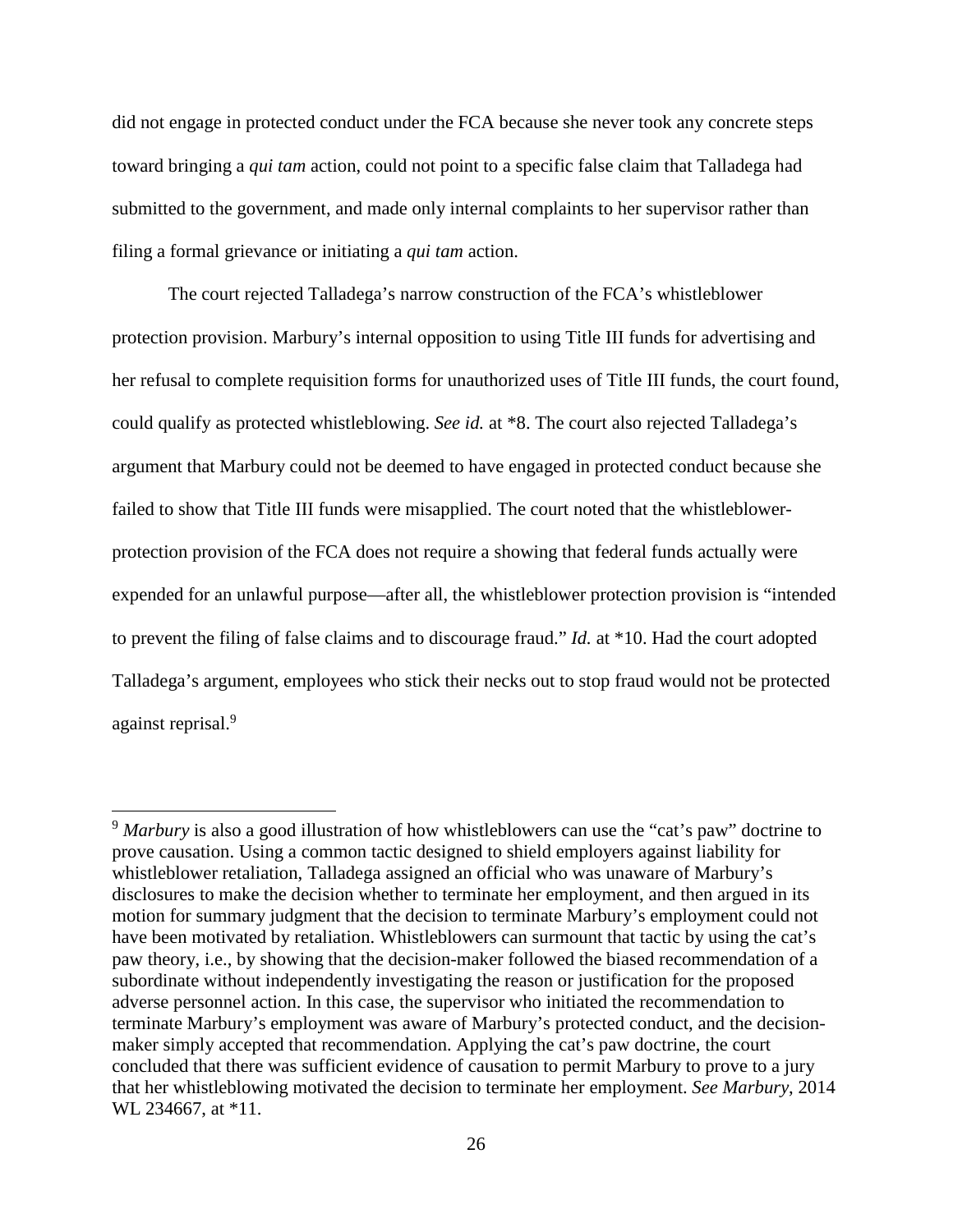In *Mikhaeil v. Walgreens Inc.*, plaintiff Mervat Mikhaeil worked as a staff pharmacist at Walgreens in July 2012, and she alleged that her employment was terminated for raising concerns about potential Medicare fraud. *Mikhaeil v. Walgreens Inc.*, No. 13-14107, 2015 WL 778179 (E.D. Mich. Feb. 24, 2015). Walgreens moved for summary judgment, and, in an opinion denying the motion in part, Judge Edmunds held that the FCA's current retaliation provision "now protects two categories of conduct": lawful acts taken in furtherance of an action under the FCA, and "other efforts to stop violations of the Act, such as reporting suspected misconduct to internal supervisors." *Id.* at \*7 (internal quotations and citations omitted). The "other efforts" language, the judge observed, explicitly encompasses internal reporting, which therefore constitutes protected conduct. *Id.* Mikhaeil told her supervisor the specific prescription numbers that she was concerned about, she testified. And so her disclosure about potential Medicare fraud was sufficiently specific to constitute an internal report alleging fraud on the government. *Id.* at \*8.

In *Young v. CHS Middle East, LLC*, a husband-and-wife team of surgical nurses, who were working at a hospital in Iraq that ran on a State Department contract, made numerous complaints that the staffing levels on the installation were leading to employees' taking on assignments for which they were neither trained nor credentialed, in violation of CHS's contract with the State Department. *Young v. CHS Middle E., LLC*, 611 Fed. App'x 130 (4th Cir. May 27, 2015). After the Youngs lodged several complaints with their supervisors, company executives, and a State Department official, CHS terminated them both. The trial court granted CHS's motion to dismiss, holding that the Youngs' complaints about staffing did not amount to contract fraud and, therefore, were not protected by the FCA. The Youngs appealed.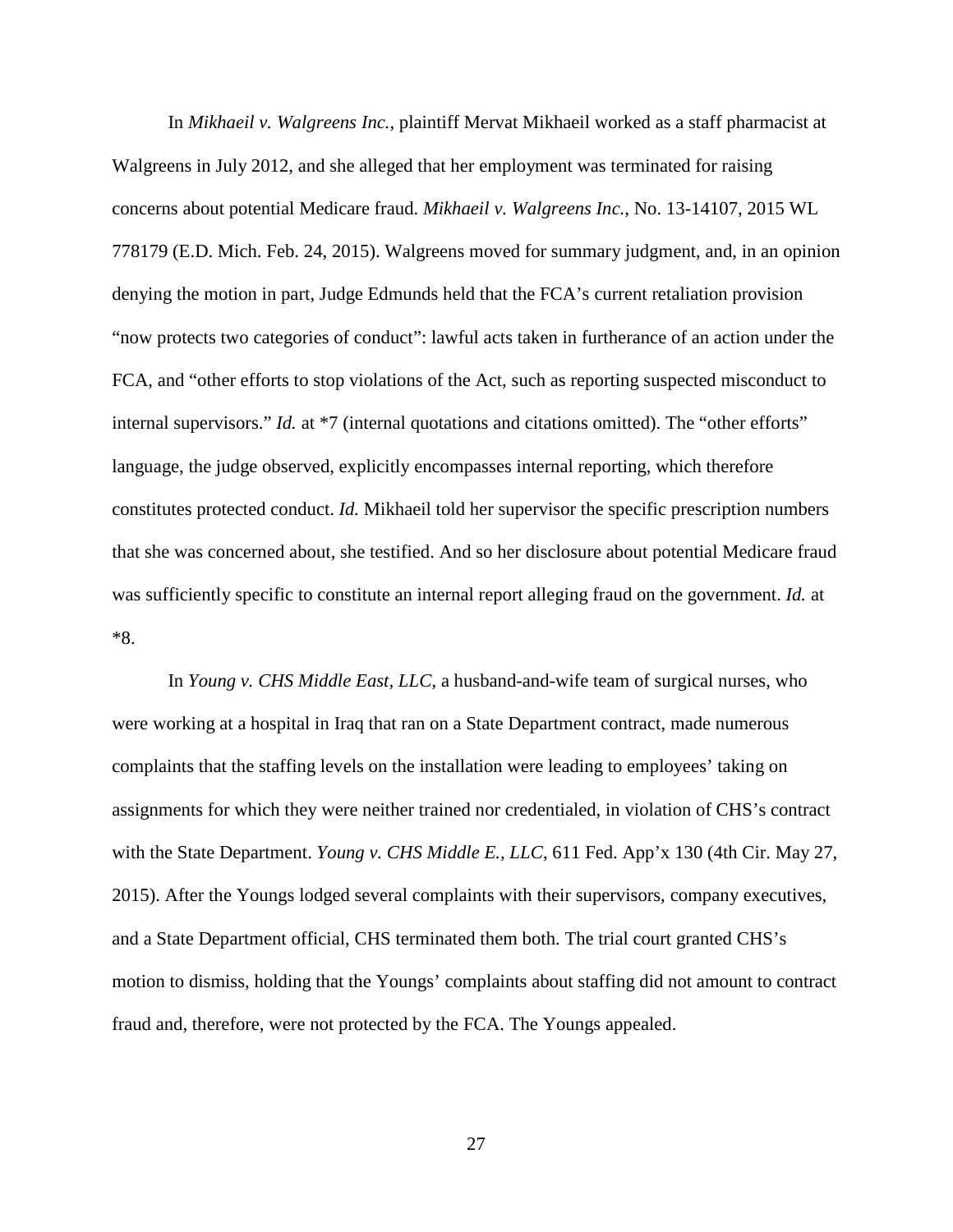While the Youngs' appeal pended, the Fourth Circuit decided a key case involving FCA *qui tam* fraud claims. In *Badr v. Triple Canopy, Inc.*, the government alleged that a security contractor responsible for base security in a combat zone had knowingly hired guards who were unable to pass contractually required marksmanship tests, yet presented claims to the government for payment on those unqualified guards. *United States ex rel. Omar Badr v. Triple Canopy, Inc.*, 775 F.3d 628, 632–33 (4th Cir. 2015). The Fourth Circuit reversed the trial court's dismissal of the claim, holding that a plaintiff successfully "pleads a false claim when it alleges that the contractor, with the requisite scienter, made a request for payment under a contract and 'withheld information about its noncompliance with material contractual requirements.'" *Id.* at 636 (quoting *United States v. Sci. Applications Intern. Corp.*, 626 F.3d 1257, 1269 (D.C. Cir. 2010)).

Applying that logic in *Young*, the Fourth Circuit reasoned that "if making false implied staffing certifications to the government can constitute a False Claims Act violation, acts undertaken to, for example, investigate, stop, or bring an action regarding such false implied staffing certifications can constitute protected activity for purposes of a retaliation claim." *Young*, 611 Fed. App'x at 133. The Fourth Circuit, therefore, reversed the trial court's dismissal of the Youngs' claim, noting that the FCA whistleblower provision, as amended, "protect[s] employees while they are collecting information about a possible fraud, before they have put all the pieces of the puzzle together." *Id.* at 132 (alteration in original) (citation omitted).

In *Ickes v. NexCare Health Systems, L.L.C.*, Joanne Ickes, a licensed physical therapist of nearly 30 years, was hired by Integrity Rehab Services ("Integrity") to provide physical therapy services at defendant South Lyon Senior Care and Rehab Center ("South Lyon") in Michigan. *Ickes v. NexCare Health Sys., L.L.C.*, No. 13-14260, 2016 WL 1275543 (E.D. Mich. Mar. 31,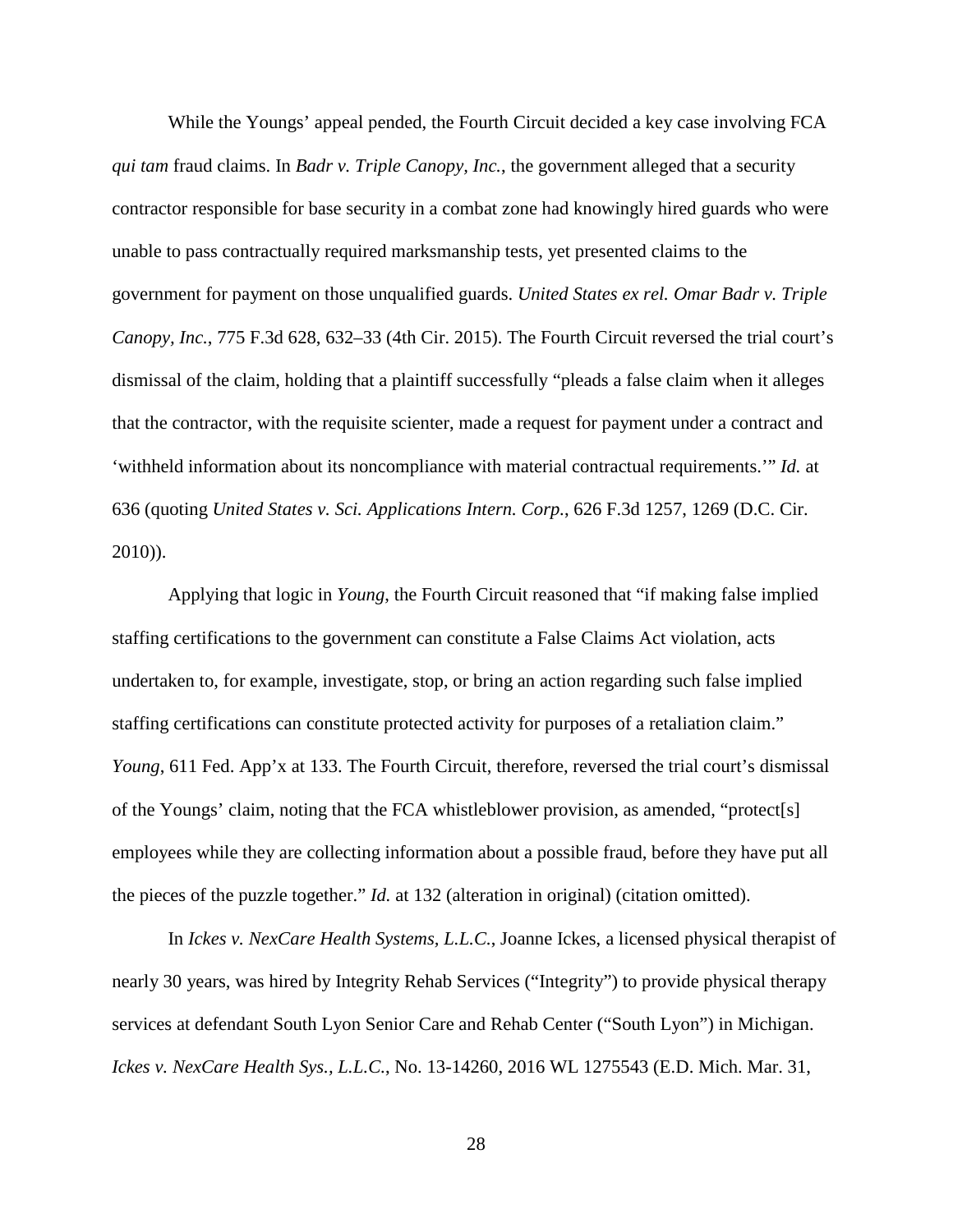2016). South Lyon received management services from defendant NexCare Health Systems, L.L.C. ("NexCare"), which was responsible for ensuring the nursing home's compliance with federal laws and regulations. Everyone who worked at South Lyon, whether employed by South Lyon, Integrity, or NexCare, was covered by NexCare's compliance program, under which employees could report violations to South Lyon's administrator.

Ickes discovered that South Lyon employees were routinely telling patients that there were no long-term beds available for them. That is because Medicare Part A covered only shortterm care (i.e., up to 100 days), and it paid more than Medicaid, which covered long-term care. The practice of denying long-term beds to patients was prohibited because South Lyon's beds were "dual-certified," meaning that "once a patient was admitted to a bed, that patient could not be told that South Lyon did not have space to continue to accommodate the patient for a longterm stay." However, this practice abounded under a South Lyon administrator whose goal it was to maintain fifty percent of the beds as short-term. After consulting an elder-law attorney, Ickes met with Integrity's president and chief operating officer and reported the nursing home's unlawful practice. Ickes followed up several times with the president/COO and reported her concerns to her supervisor, the county ombudswoman, the South Lyon administrator, Integrity's HR representative, and NexCare's HR director. The unlawful practice ceased, but only for several months. Patients began telling Ickes and another physical therapist that they had been told that no long-term beds were available. At this point, Ickes and her colleague told their patients to "push back" because long-term beds were available and it was their right to stay. The South Lyon administrator called an emergency meeting with all physical therapists, at which she irately told them not to meddle in discharge decisions. But Ickes raised her concerns again, this time in front of the other physical therapists at the meeting. The South Lyon administrator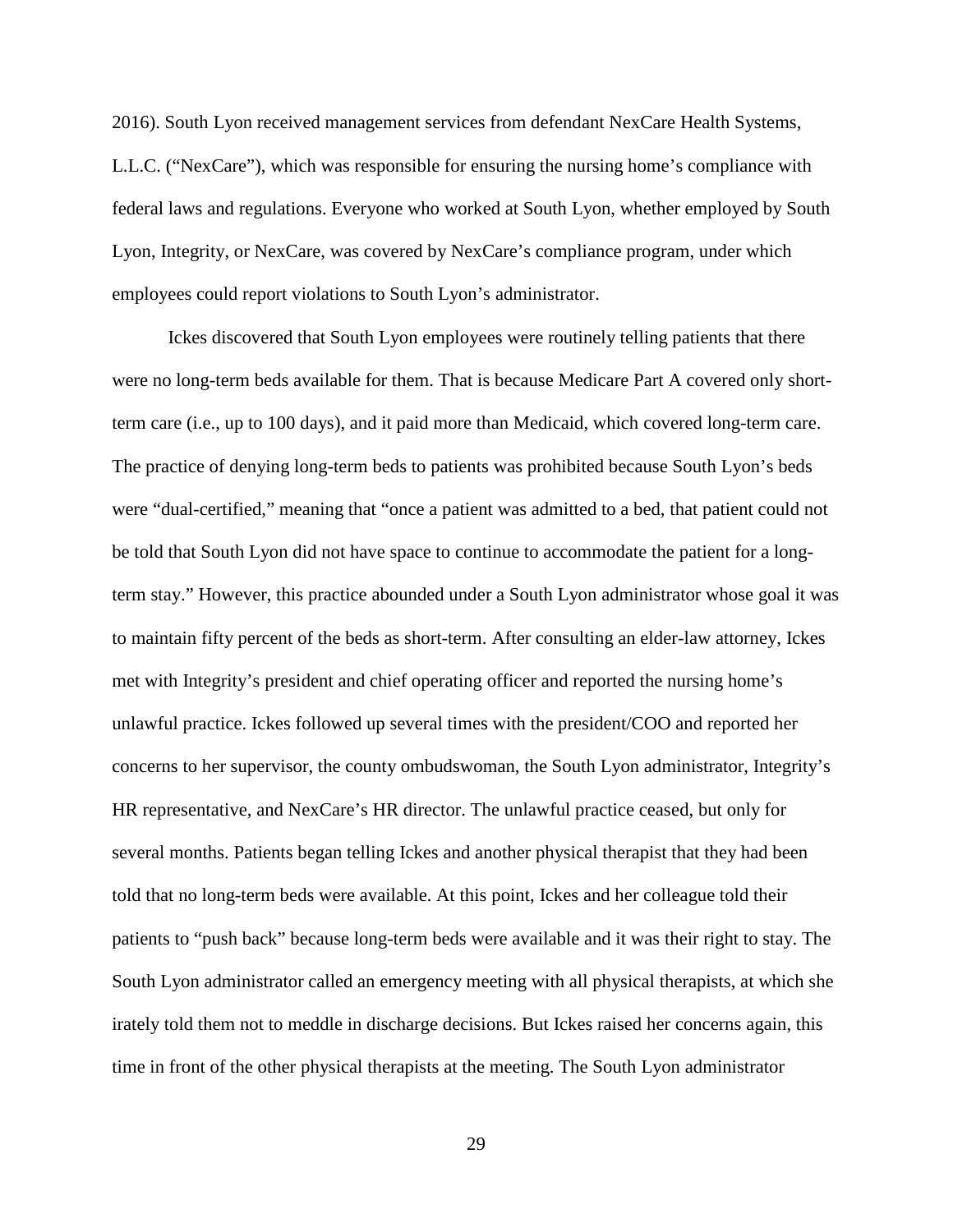emailed the president/COO of Integrity afterward to tell her that Ickes had been insubordinate. Ickes was subsequently suspended with pay, and, when she said she would continue to inform patients of their rights, she was terminated. Ickes filed suit against NexCare and South Lyon alleging, in part, retaliation in violation of the FCA.

Defendants NexCare and South Lyon argued that Ickes did not engage in protected conduct for two reasons: (1) "violations of patient transfer and discharge rules . . . are violations of a condition of participation not payment," and (2) "Plaintiff did not have a good-faith basis for her concerns." *Id.* at \*11. The court rejected the first argument, stating in relevant part that "[t]he Act protects an employee who is punished for his or her 'efforts to stop' violations of the FCA; its protection is not limited to only those employees whose complaints turn out to prove a violation of the FCA by a preponderance of the evidence." *Id.* at \*12. The plaintiff's raising the long-term-beds issue with her supervisors constituted attempts to stop the nursing home from violating the FCA by improperly discharging patients once Medicare Part A ceased to cover their therapy. The court similarly rejected the defendants' second argument, finding that Ickes clearly had a good-faith basis for her concerns given that the existence of the unlawful practice was confirmed by other therapists and patients, and Ickes spoke to an elder-law attorney and her county ombudswoman to confirm that the practice was unlawful.<sup>10</sup>

<sup>10</sup> A tangential takeaway from *Ickes* is the court's logic in finding that NexCare and South Lyon were proper defendants in the suit. NexCare and South Lyon argued that they were not covered by the FCA's anti-retaliation provision because they were not the plaintiff's direct employers. The court rejected that argument, noting that "in addition to an employee's actual employer, 'the current version of the statute also covers independent contractors and other *employment-like relationships*.'" *Ickes*, 2016 WL 1275543, at \*9 (quoting *Tibor v. Mich. Orthopaedic Inst.*, 72 F. Supp. 3d 750, 759 (E.D. Mich. 2014)). Ickes was a contractor of South Lyon, so the nursing home is liable for any retaliation against her for protected conduct. *Id.* at \*10. And because NexCare was in charge of Ickes's and other Integrity employees' 401(k)s, health benefits, and compliance with corporate regulations, and was integrally involved in Ickes's termination, Ickes had an "employment-like relationship" with NexCare. *Id.*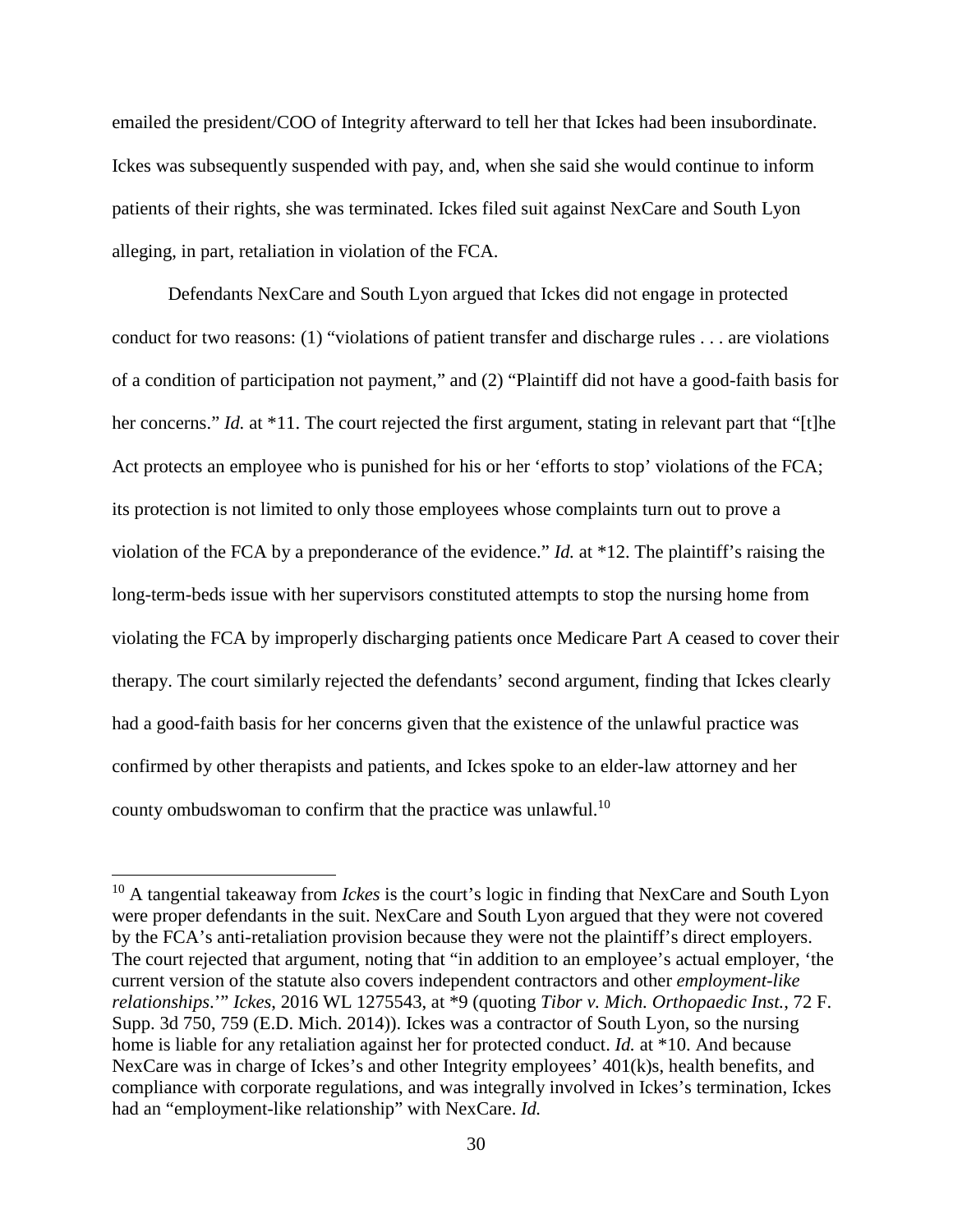#### **2. Sections 827 and 828 of the National Defense Authorization Act**

Likewise, the 2013 National Defense Authorization Act ("NDAA") contains two robust whistleblower protection provisions that apply to employees of government contractors. *See* 10 U.S.C. § 2409. These provisions, however, exclude employee disclosures that relate to an activity of any element of the intelligence community.

Section 827 of the NDAA protects employees of contractors and subcontractors of DOD and National Aeronautics and Space Administration ("NASA"), while Section 828 applies to employees of federal contractors, subcontractors, grantees of other agencies, and others employed by entities that receive federal funds. It also applies to personal services contractors working on both defense and civilian grant programs. Both provisions protect disclosures evidencing:

- gross mismanagement of a federal contract or grant;
- a gross waste of federal funds;
- an abuse of authority relating to a federal contract or grant; or
- a substantial and specific danger to public health or safety, or a violation of law, rule, or regulation related to a federal contract.

*See* 10 U.S.C. § 2409, National Defense Authorization Act for Fiscal Year 2013 §§ 827–

828. Furthermore, disclosures are protected only if made to:

- a member of Congress or a congressional committee;
- an Inspector General;
- the Government Accountability Office ("GAO");
- a federal employee responsible for contract or grant oversight;
- management at the relevant agency;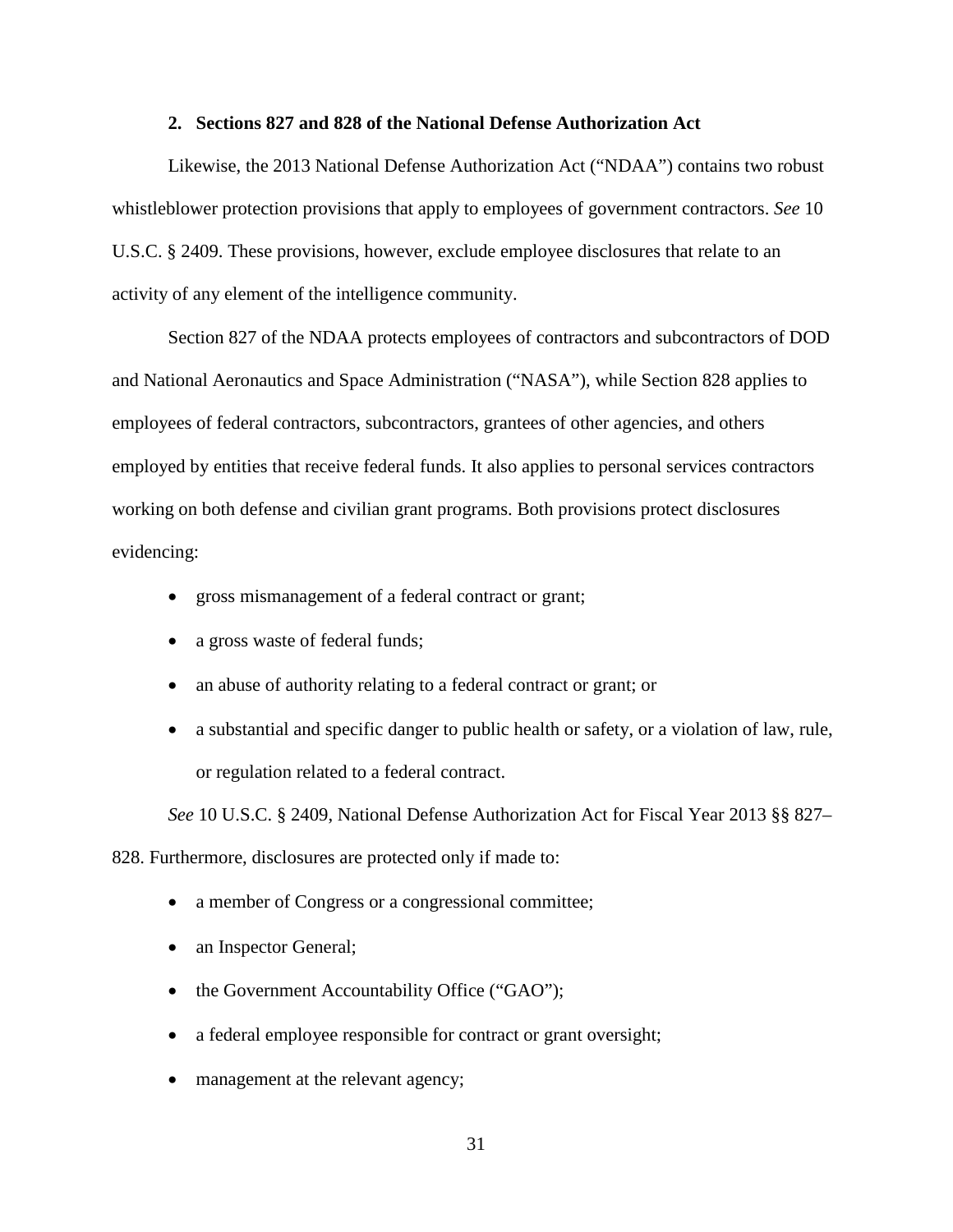- an authorized official of the DOJ or other law enforcement agency;
- a court or grand jury; or
- a management official or other employee of the contractor or subcontractor, who has the responsibility to investigate, discover, or address misconduct.

*See* 10 U.S.C. § 2409(a)(2); 41 U.S.C. § 4712(a)(2).

The burden of proof and causation standard in NDAA whistleblower cases are very favorable to employees. A complainant need only demonstrate that the protected disclosure was a contributing factor in the personnel action, which often can be met by showing knowledge and temporal proximity. Remedies include reinstatement, back pay, compensatory damages, and attorney's fees and costs. Compensatory damages are uncapped. *See* 10 U.S.C. § 2409(c)(1); 41 U.S.C. § 4712(c)(1).

An NDAA reprisal claim must be filed initially with the Office of Inspector of General ("OIG") of the agency that awarded the contract or grant about which the employee disclosed wrongdoing. The statute of limitations is three years after the date of the reprisal. The OIG will investigate the complaint and make a recommendation to the agency head, who can order the contractor to provide relief, including reinstatement, to the NDAA complainant. If the agency head fails to provide the requested relief within 210 days, the whistleblower may bring an action in federal district court and try the case before a jury.

Section 827 of the NDAA is a permanent amendment to 10 U.S.C. § 2409, which previously provided far narrower protections to employees of DoD contractors and did not protect internal disclosures.

Section 828 was a pilot program set to expire on January 2, 2017. On December 5, 2016, Congress enacted S. 795, which made Section 828 permanent and expanded protected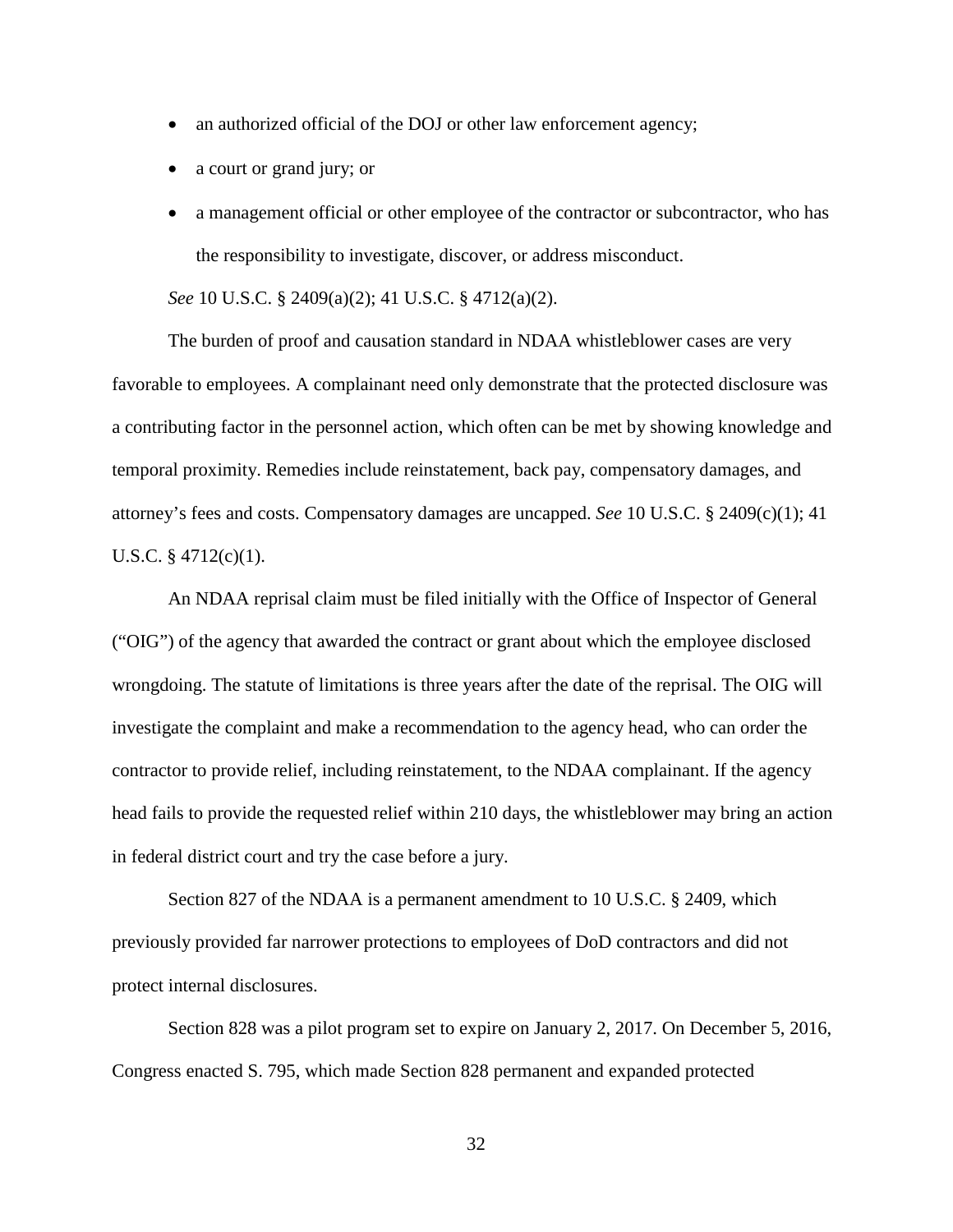whistleblowers include subgrantees and personal services contractors for both defense and civilian contractors.

The enactment of the 2013 NDAA has resulted in a substantial increase in whistleblower

retaliation complaints brought by employees of government contractors. Prior to August 2013,

the DoD averaged just four to six whistleblower complaints per month. After the 2013 NDAA

went into effect, those numbers jumped considerably. Between January and July 2014, more than

 $200$  whistleblower complaints were filed.<sup>11</sup>

# **D. The Whistleblower Protection Act**

The Whistleblower Protection Act ("WPA") is the general catchall anti-retaliation law for

employees of the federal government. 5 U.S.C. § 2302(b)(8). The WPA protects:

"(A)any disclosure of information by an employee or applicant which the employee or applicant reasonably believes evidences—

(i)

any violation of any law, rule, or regulation, or

(ii)

gross mismanagement, a gross waste of funds, an abuse of authority, or a substantial and specific danger to public health or safety,

if such disclosure is not specifically prohibited by law and if such information is not specifically required by Executive order to be kept secret in the interest of national defense or the conduct of foreign affairs; or

(B)any disclosure to the Special Counsel, or to the Inspector General of an agency or another employee designated by the head of the agency to receive such disclosures, of information which the employee or applicant reasonably believes evidences— (i)

any violation (other than a violation of this section) of any law, rule, or regulation, or (ii)

gross mismanagement, a gross waste of funds, an abuse of authority, or a substantial and specific danger to public health or safety..."

# *Id.*

<sup>11</sup> *See* Jill Aitoro, *New Law Drove Whistleblower Complaints Against DOD Contractors Up*, WASH. BUS. J., (July 21, 2014),

http://www.bizjournals.com/washington/blog/fedbiz\_daily/2014/07/new-law-drovewhistleblower-complaints-against.html.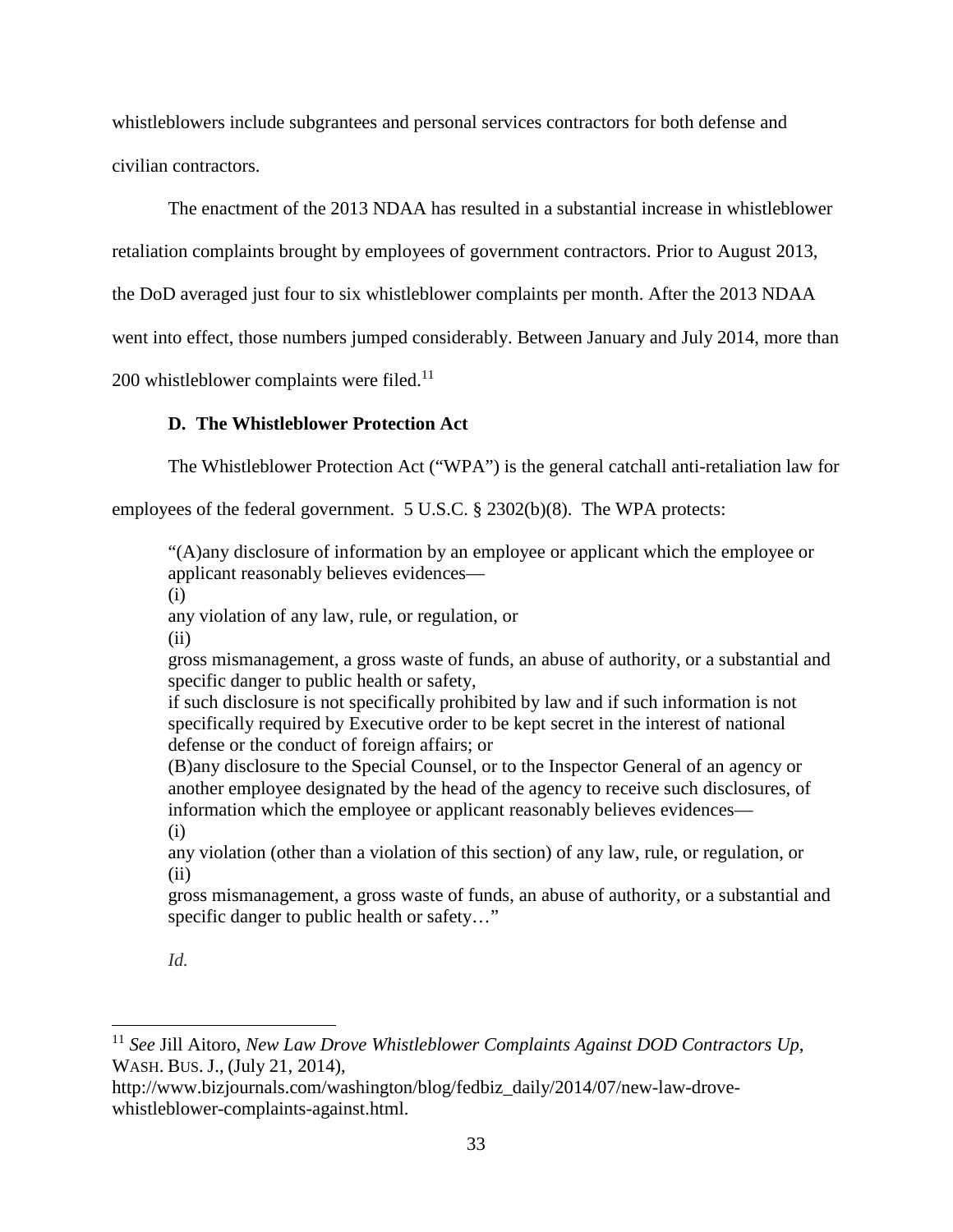The categories for protected activity have distinct standards, but the concepts are straightforward. For example, an employee discloses an abuse of authority when he alleges that a federal official has arbitrarily or capriciously exercised power which has adversely affected the rights of any person or has resulted in personal gain or advantage to himself or to preferred other persons, *see McCollum v. Department of Veterans Affairs,* 75 M.S.P.R. 449, 455–56 (1997), and an employee discloses a gross waste of funds when he alleges that a more than debatable expenditure is significantly out of proportion to the benefit reasonably expected to accrue to the government, *see Embree v. Department of the Treasury,* 70 M.S.P.R. 79, 85 (1996).

When the WPA reformers substituted "any disclosure" for "a disclosure" in the statute, they intended the small change to signify their intent to protect *all* disclosures. Congress stated explicitly it was reacting to its perception that OSC, the Board and the courts had been erecting technical barriers to exclude certain disclosures from protection. S. Rep. No. 100-143, 100th Cong., 2d Sess. 13 (1988). So, the drafters added the word "any" to modify "disclosure" to, in their words, "stress that any disclosure is protected (if it meets the requisite reasonable belief test and is not required to be kept confidential)." *Id.* 

Thus, a whistleblower may disclose information to "any" person. The statute does not require that the whistleblowing occur through a specific channel (e.g., Office of Inspector General or OSC) unless the information concerns matters required by law or Presidential order to be kept confidential. 5 U.S.C. § 2302(b)(8)(A). "[I]t is inappropriate for disclosures to be protected only if they are made . . . to certain employees or only if the employee is the first to raise the issue." S. Rep. No. 413, 100th Cong., 2d Sess. 13 (1988). Section 101 of the WPEA clarified that a disclosure does not lose protection because it was made to a supervisor or other person who participated in the wrongdoing. *See Braga v. Dep't of the Army*, 54 M.S.P.R. 392,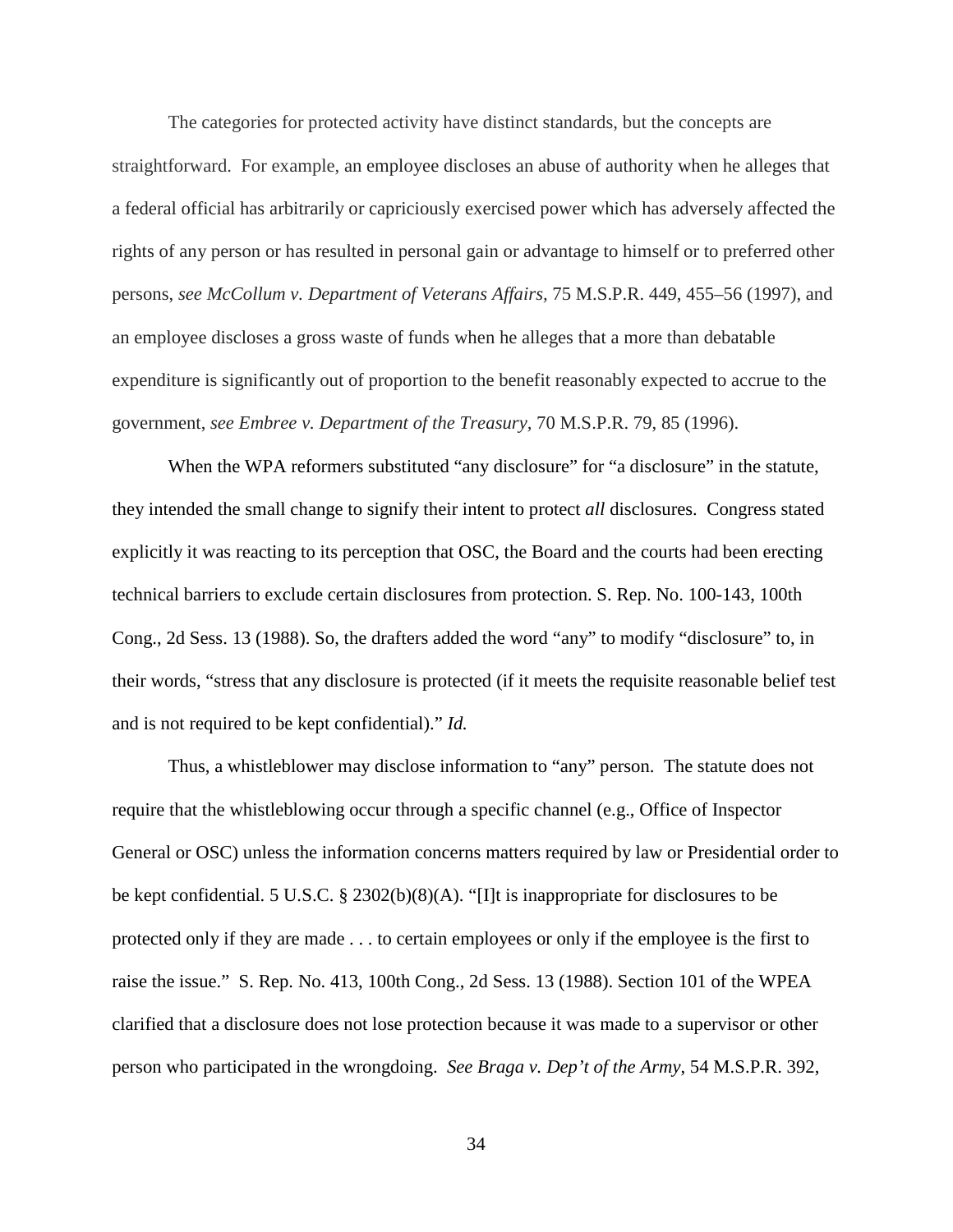397-98 (1992), *aff'd*, 6 F.3d 787 (Fed. Cir. 1993) (Table) (protecting memo to supervisor, oral statements made in meeting with agency officials, and memo to Chairman, Joint Chiefs of Staff, assuming disclosure to be reasonably based).

The WPA follows a similar analysis to SOX and CFPA retaliation claims. An employee establishes a prima facie case by showing by a preponderance of the evidence that: (1) he or she engaged in protected activity (and/or was associated with protected activity), (2) he or she suffered an adverse personnel action, and (3) his or her protected activity was a contributing factor in the agency's decision to take the adverse personnel actions. *See Mattil v. U.S. Dep't of State*, 118 M.S.P.R. 662, 669 (Nov. 21, 2012) (citing 5 U.S.C. § 1221(e)(1)). Then, the federal employer can avoid liability only if it shows by clear and convincing evidence that it would have taken the same action absent the whistleblower's disclosure. *See id.* (citing 5 U.S.C. §  $1221(e)(2)$ ).

#### **E. State wrongful discharge claims**

Under state law, a cybersecurity whistleblower may be able to remedy retaliation through states' public-policy exception to employment at will. *See*, *e.g.*, Muhl, Charles, *The employment-at-will doctrine: three major exceptions*, Monthly Labor Review (Jan. 2001). The vast majority of states have a public-policy exception. *See id* at 4*.* 

Under these state causes of action, an employee is wrongfully discharged when the termination is against an explicit, well-established public policy of the state. *Id.* at 4-5. For example, in most states, an employer cannot terminate an employee for filing a workers' compensation claim after being injured on the job, or for refusing to break the law at the request of the employer. *Id.* Further, public policy derived from a state constitution, statute, or administrative rule will typically support a wrongful discharge claim. *Id.*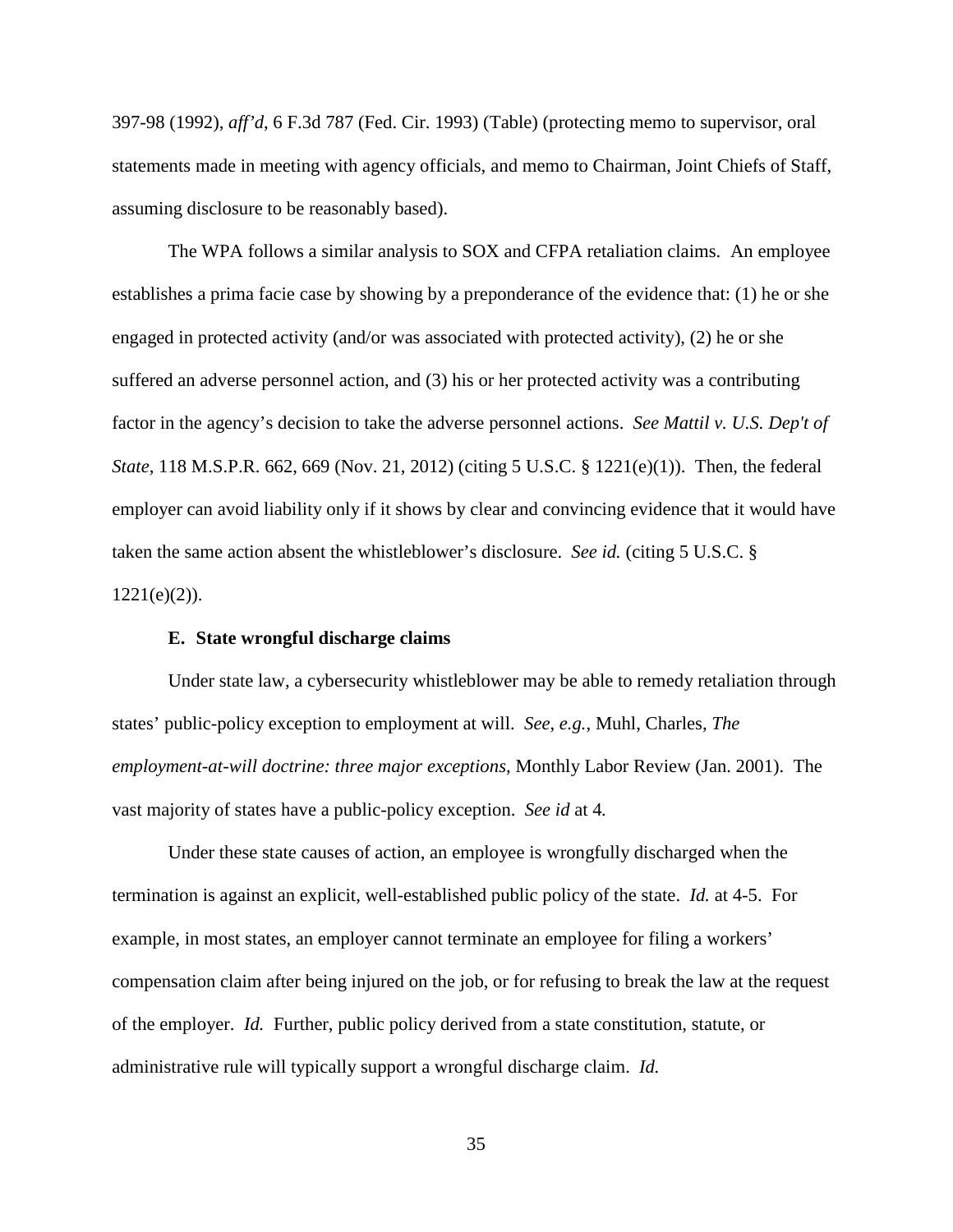However, some states have either restricted or expanded the doctrine beyond these sources of policy. *Id.* For example, some courts have found that a policy was public only if it was clearly enunciated in a state's constitution or statutes and others finding that a public policy could be inferred from a statute even where the statute neither required nor permitted an employee to act in a manner that subsequently resulted in the employee's termination. *Id.* 

In conclusion, though the definition of public policy varies from state to state, most states either narrowly limit the definition to clear statements in their constitution or statutes, or permit a broader definition that enables judges to infer or declare a state's public policy beyond the state's constitution or statutes.

#### **F. Torts**

As mentioned above, the public-policy exception is not the only potentially relevant state cause of action. When a company's negligent or reckless cybersecurity causes harm, they may face exposure to tort liability. Though these claims may not remedy retaliation per se, they may provide a remedy if whistleblowers separately suffer damages as the result of a breach.

#### **V. Applying Existing Anti-Retaliation Provisions to Cybersecurity Disclosures**

Though no specific anti-retaliation statute protects employees who report cybersecurity concerns, just as with substantive cybersecurity regulation, existing law may already provide whistleblowers a remedy.

#### **A. Cybersecurity Issues Often Overlap with Well-Established Legal Concepts**

In understanding whether an employee is protected by the law for reporting cybersecurity concerns, we must first address a fundamental threshold principle that has been hinted at throughout this work: issues involving information security are rarely only about information security. Cybersecurity and related terms necessarily relate to data stored (and crimes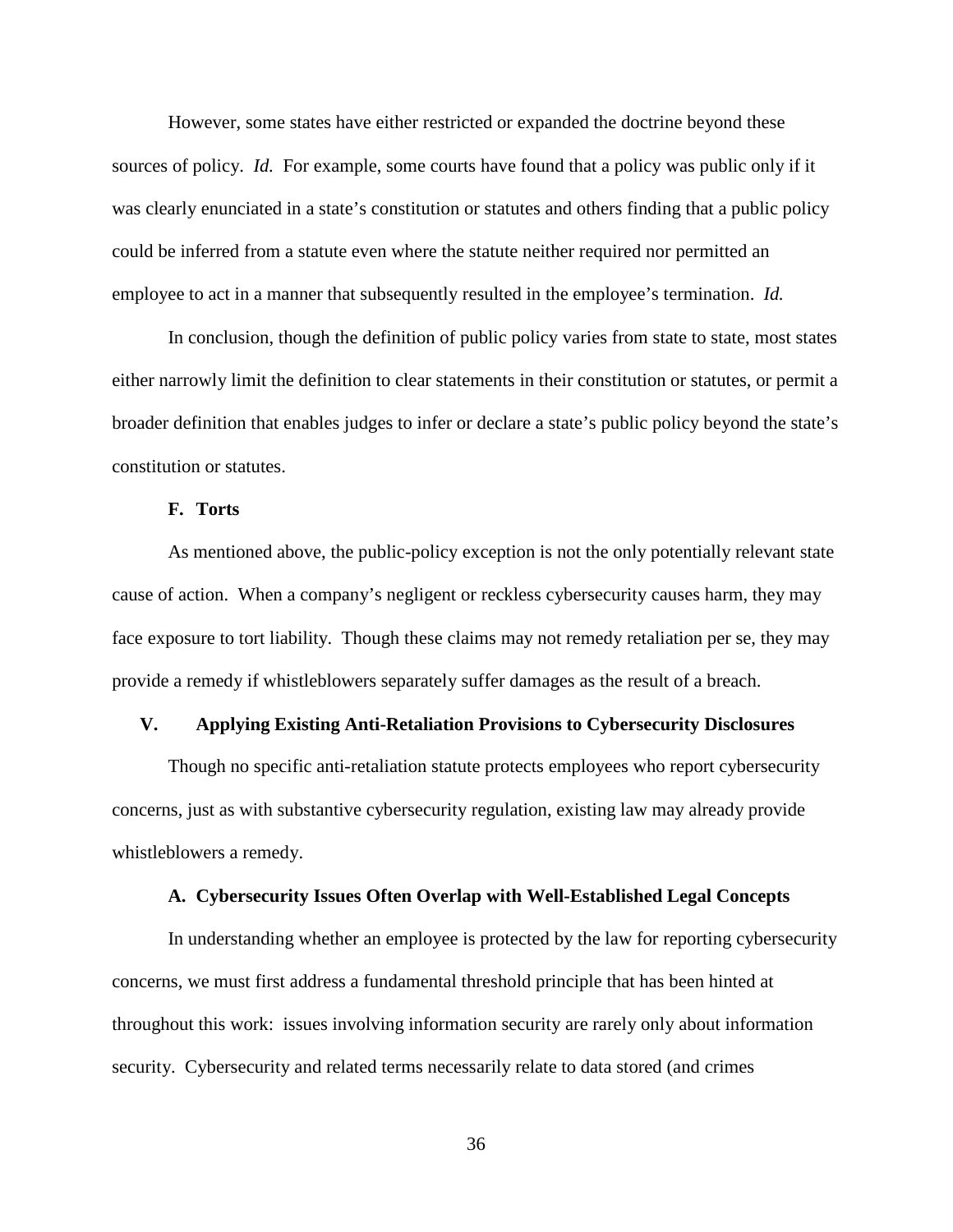committed) electronically, on computer systems, and/or over the internet. But despite the novel technological environment, the underlying substantive issues are well trod.

The criminal case of *People v. Aleynikov* illustrates this point well. *People v. Aleynikov*, No. 1956, 2017 WL 327278 (N.Y. App. Div. Jan. 24, 2017). In Aleynikov, the defendant was a programmer at Goldman Sachs Group Inc. The government alleged that after his employment at Goldman Sachs ended, the defendant took proprietary software code without permission. A jury convicted the defendant, but the trial judge overturned the conviction on the basis that the defendant did not take any tangible property.

However, a New York state appeals court reinstated the conviction. The court noted that Goldman Sachs had taken substantial security measures to protect its valuable data. The bank had physical security, legal agreements, and a dedicated information security group. This group discovered unusual activity from the defendant's work computer when reviewing reports from its monitoring systems. The defendant put thousands of proprietary files into encrypted tarballs and uploaded them to an external site. Goldman Sachs' security system was designed to block the type of external site used, but it failed in this instance. Nonetheless, the team was quickly able to identify the breach and suspected culprit despite the defendant's alleged attempts to conceal his actions, thereby likely mitigating potential harm to the company.

The court based its holding on an examination of the statutory meaning of "tangible." But for our purposes, Manhattan District Attorney Cyrus Vance summed up the case's significance well. Vance reportedly stated that "the *theft* of intellectual property is indeed a crime…regardless of the physical means used to spirt the data away from its source." (emphasis added). Despite the digital form of the stolen property and all the implicated cybersecurity issues, this was a case about corporate theft.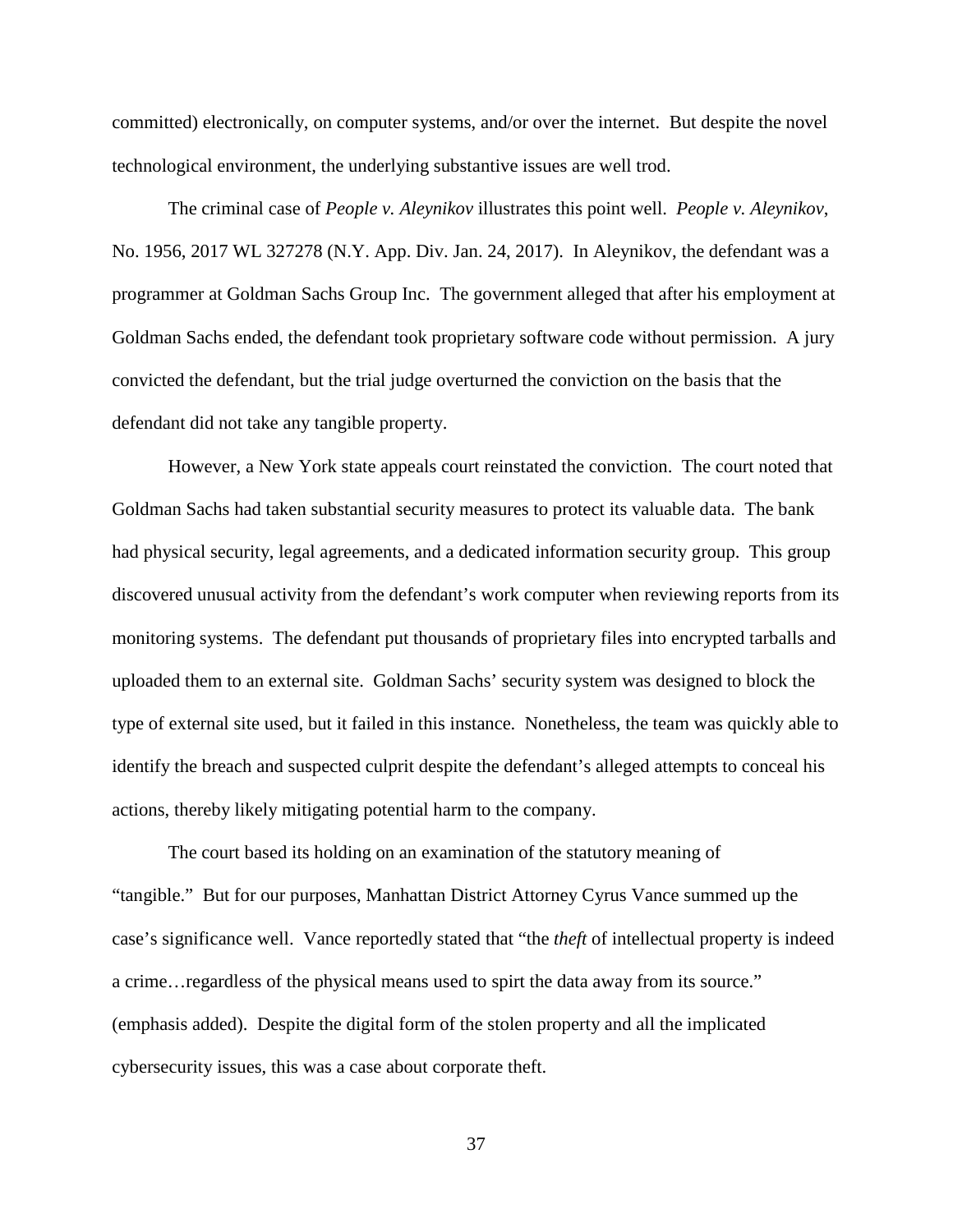The term "data leakage" has a distinct significance within the information security field. But it almost always means more than that. Data leakage can be theft, it can indicate deficient internal controls, and it can evidence a breach of contract. Cybersecurity issues are ubiquitous because the digital world is ubiquitous. However, the presence of information security concerns does not deprive the conduct at issue from its significance in other contexts. It is for this reason that whistleblowers who disclose cybersecurity concerns can be protected despite the lack of a cybersecurity-specific statute.

The remainder of this section will provide a case study of how an existing whistleblower statute can protect cybersecurity whistleblowers.

#### **B. Cybersecurity Disclosures as Protected Activity Under SOX**

As noted above, SOX protects whistleblowers when they disclose what they reasonably believe to be a violation of one or more of the six enumerated categories. The "reasonable belief" standard is key to determining whether a specific disclosure is protected.

The central inquiry to determining whether any given disclosure is protected is whether the whistleblower has a reasonable belief that she is reporting a covered violation at the time she makes the disclosure. This belief must be subjectively and objectively reasonable. *E.g.*, *Van Asdale v. Int'l Game Tech.*, 577 F.3d 989, 1000-1001 (9th Cir. 2009); *Harp v. Charter Commc'ns, Inc.*, 558 F.3d 722, 723 (7th Cir. 2009); *Menendez v. Halliburton, Inc.*, ARB Nos. 09-002, -003; ALJ No. 2007-SOX-005, slip op. at 12 (ARB Sept. 13, 2011). This means that the whistleblower must know and believe that she is reporting a covered violation, and a reasonable person in the whistleblower's circumstances must be able to reach the same conclusion. *Sylvester v. Paraxel Int'l*, ARB No. 07-123, ALJ Nos. 2007-SOX-039, -042, slip op. at 14 (ARB May 25, 2011). Thus, if a whistleblower does not believe she is reporting a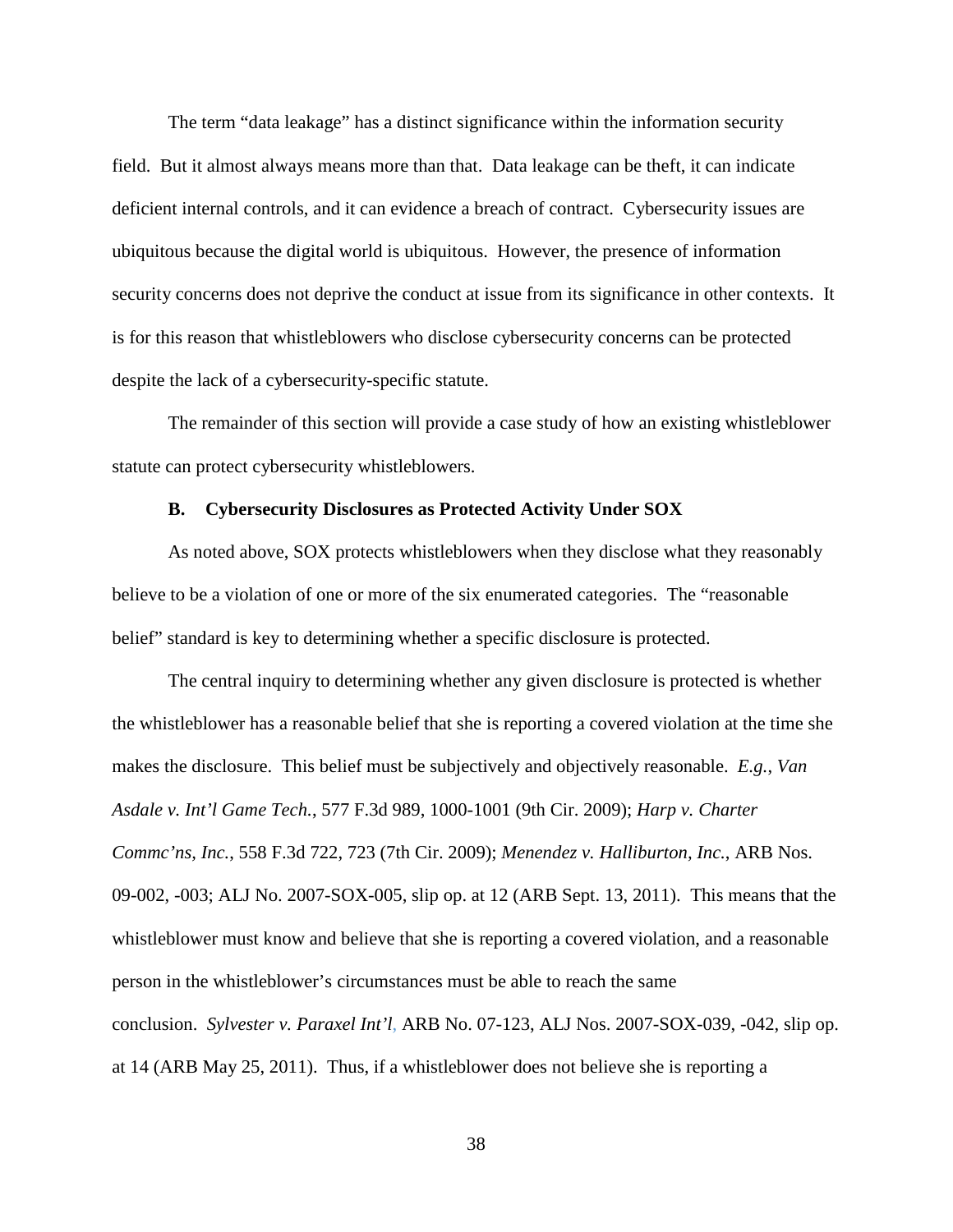violation, or if her disclosure is outlandish or baseless in light of standards like those discussed above, the disclosure will not be protected. For example, the report of a minor information security issue that could have no significant effect on the corporation's operations may not be protected.

However, it is utterly irrelevant whether the whistleblower communicates that reasonable belief to the employer or puts the employer on notice that she is engaging in protected activity. Indeed, a disclosure can be protected even if it does not mention fraud, illegal activity, or anything that could reasonably be perceived to be a violation of the six enumerated categories in SOX. *Prioleau v. Sikorsky Aircraft Corp.*, ARB Case No. 10-060 (ARB Nov. 9, 2011).

In *Prioleau*, the whistleblower disclosed information security concerns. However, at the time of the disclosure, the whistleblower made no mention of SOX or any of the enumerated categories. Rather, the whistleblower reported his concern that two company policies were in conflict regarding a program that automatically deleted e-mails. The Administrative Review Board (an administrative appellate body that reviews SOX claims) reversed an administrative law judge's decision that the whistleblower failed to engage in protected activity. The board held that the disclosures could be protected based on evidence the whistleblower introduced during litigation, which indicated he was aware his disclosures were related to SOX compliance and that his belief was objectively reasonable.

Information security professionals should contact an experienced whistleblower attorney to determine whether SOX covers the disclosures they have made.

#### **C. The Equifax Case Study and Applying the Analysis to a Hypothetical**

On September 7, 2017, Equifax (a publicly-traded global information solutions company) announced that it had suffered a breach of data belonging to as many as 143 million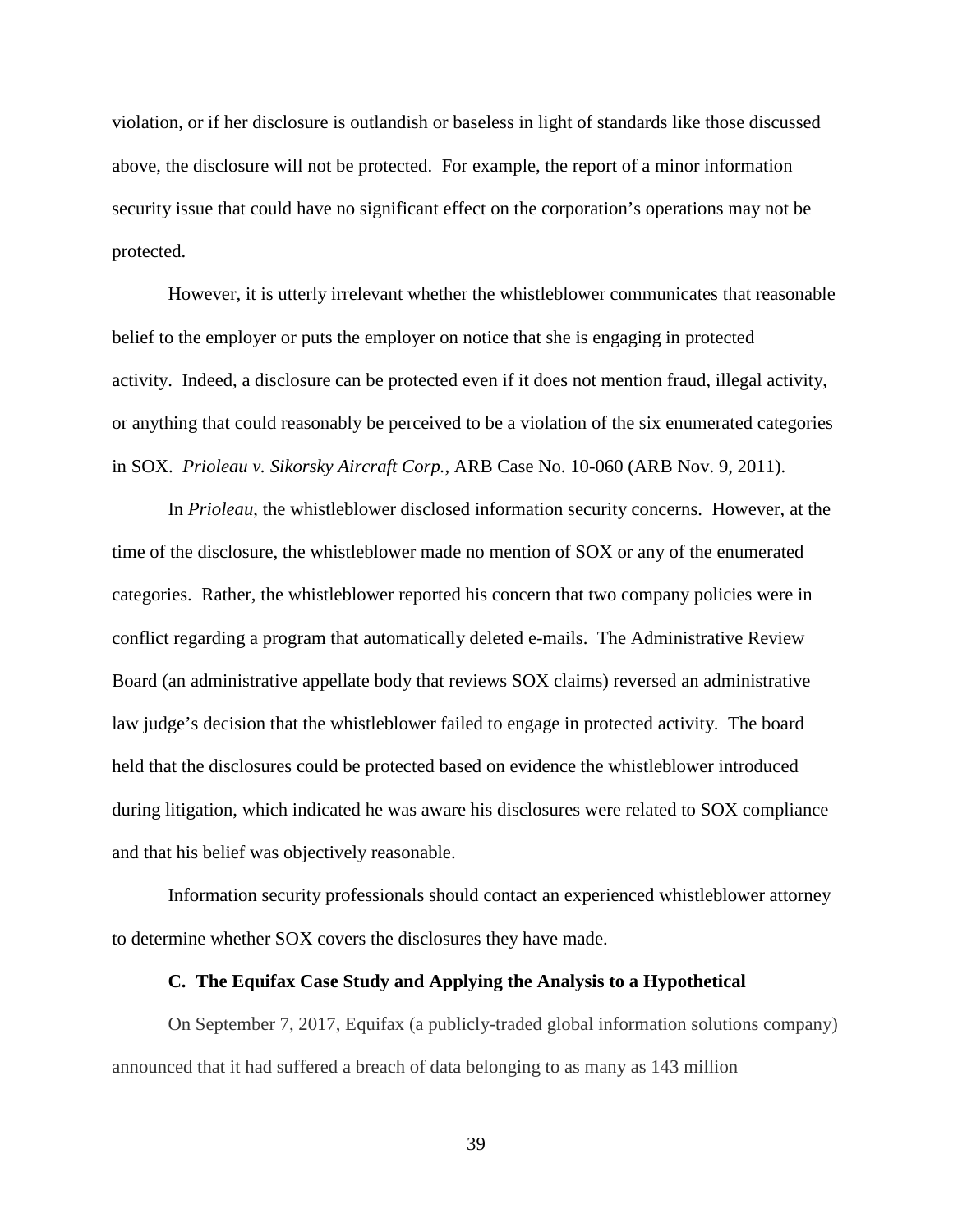Americans. That's about half the country. Worse, the breached data was sensitive: names, social security numbers, birth dates, addresses, and some driver's license numbers. Even in a world where mega breaches are commonplace, this one is staggering in both scope and severity. The total impact is impossible to foresee, but it so far it has been swift and harsh for the company.

Equifax stock immediately tumbled 13%. A modest rebound followed, but the damage has been sustained so far, wiping out the past two years of growth for the company. Multiple state and federal agencies are initiating investigations. News broke that three Equifax executives sold stock after the company discovered the breach in June, but before Equifax announced the stock. The company responded that the executives had no knowledge of the breach at the time of the transactions, but the timing could not be much worse. (And right after the SEC put consideration of an insider trading rule on the backburner despite some uncertainty arising in the courts.) To add to the problem of perception – there's no indication that the sales were prescheduled under a 10b5-1 plan.

Before the end of the month, the hack claimed the jobs of Equifax's CEO, CIO, and CSO. Hundreds of class actions have been filed. Congressional testimony has already been taken.

The developing Equifax story provides an opportunity to present a hypothetical opportunity to demonstrate that legal theory. Suppose a large, publicly-traded corporation was arguably negligent with its cybersecurity controls. Perhaps the budget was anemic, or the company did not have adequate safeguards and procedures to protect customer data, or company executives violated information security protocols. Perhaps the company delayed in reporting a breach that significantly affected its business, or did not report the breach at all.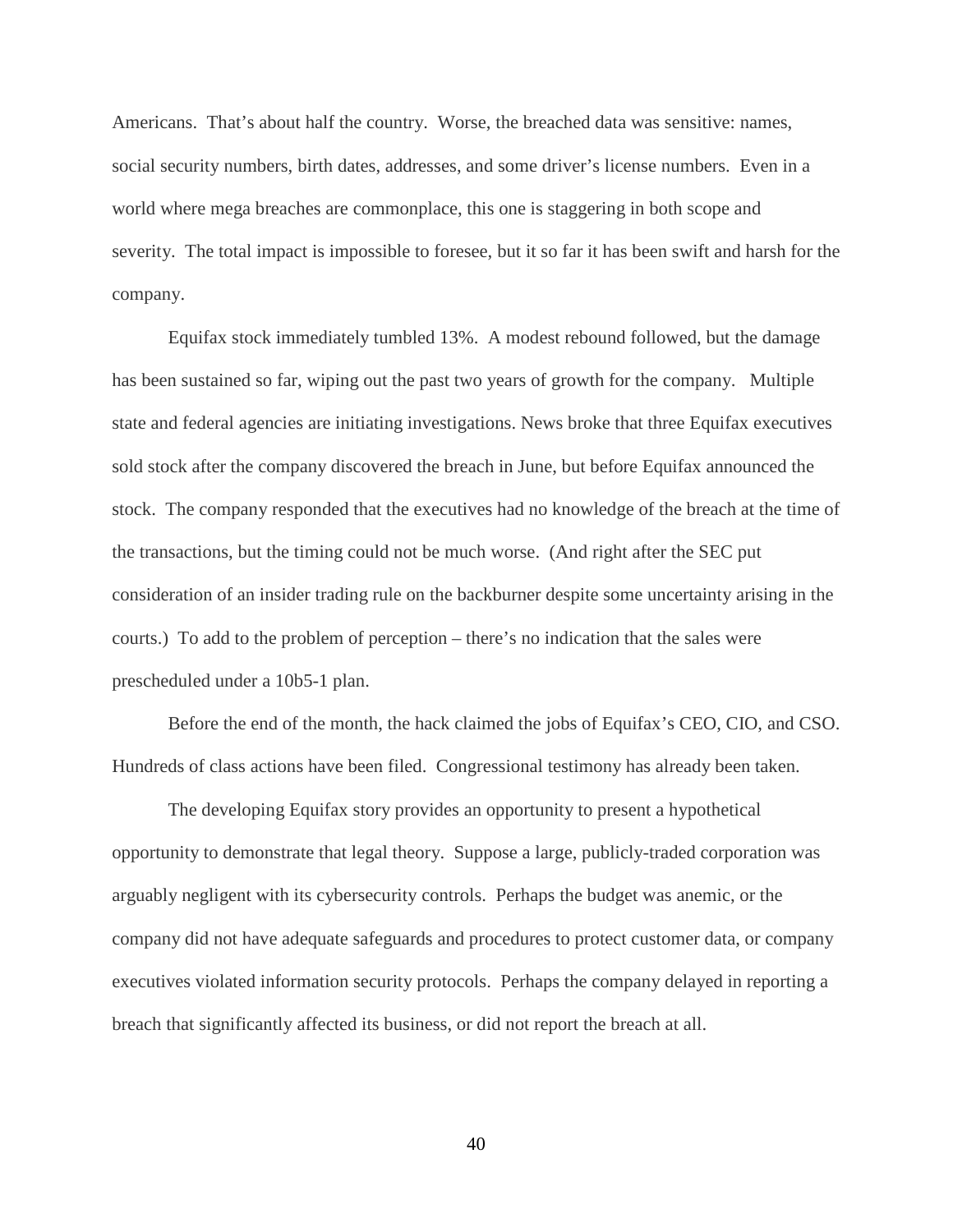Would an employee who reported the deficient cybersecurity have any protections under the law? Though the answer will necessarily depend on the specific facts, SOX would likely provide such an employee protection from retaliation. As noted above, the Sarbanes-Oxley Act is generally understood to protect corporate whistleblowers reporting things like shareholder fraud. However, as previously noted, cybersecurity issues often involve securities law issues. This type of hypothetical provides ample opportunity to draw those connections. Failing to disclose material deficiencies in a firm's information security could violate a public corporation's duty to disclose known risks, especially if cybersecurity *is* the public corporation's business. The company may have had a duty to file an 8K, or the company may have misrepresented its information security efforts in its public filings.

But what about an employee who has information about the misconduct but did not come forward before the cybersecurity issue was disclosed? Even then, the whistleblower laws can be of assistance. The next section briefly describes those programs. Disclosing information to the SEC that significantly contributes to an existing investigation can entitle the whistleblower to an award if certain criteria are met.

#### **VI. Whistleblower Rewards**

The Dodd-Frank Act created the SEC Whistleblower Program, which provides rewards to whistleblowers who report violations of the federal securities laws to the SEC. Eligible whistleblowers are entitled to an award of between 10% and 30% of the monetary sanctions collected in actions brought by the SEC (or related actions brought by other regulatory and law enforcement authorities).

To become eligible, an individual must submit a whistleblower tip to the SEC's Office of the Whistleblower. A tip must meet several requirements to qualify for an award. *See* 17 C.F.R.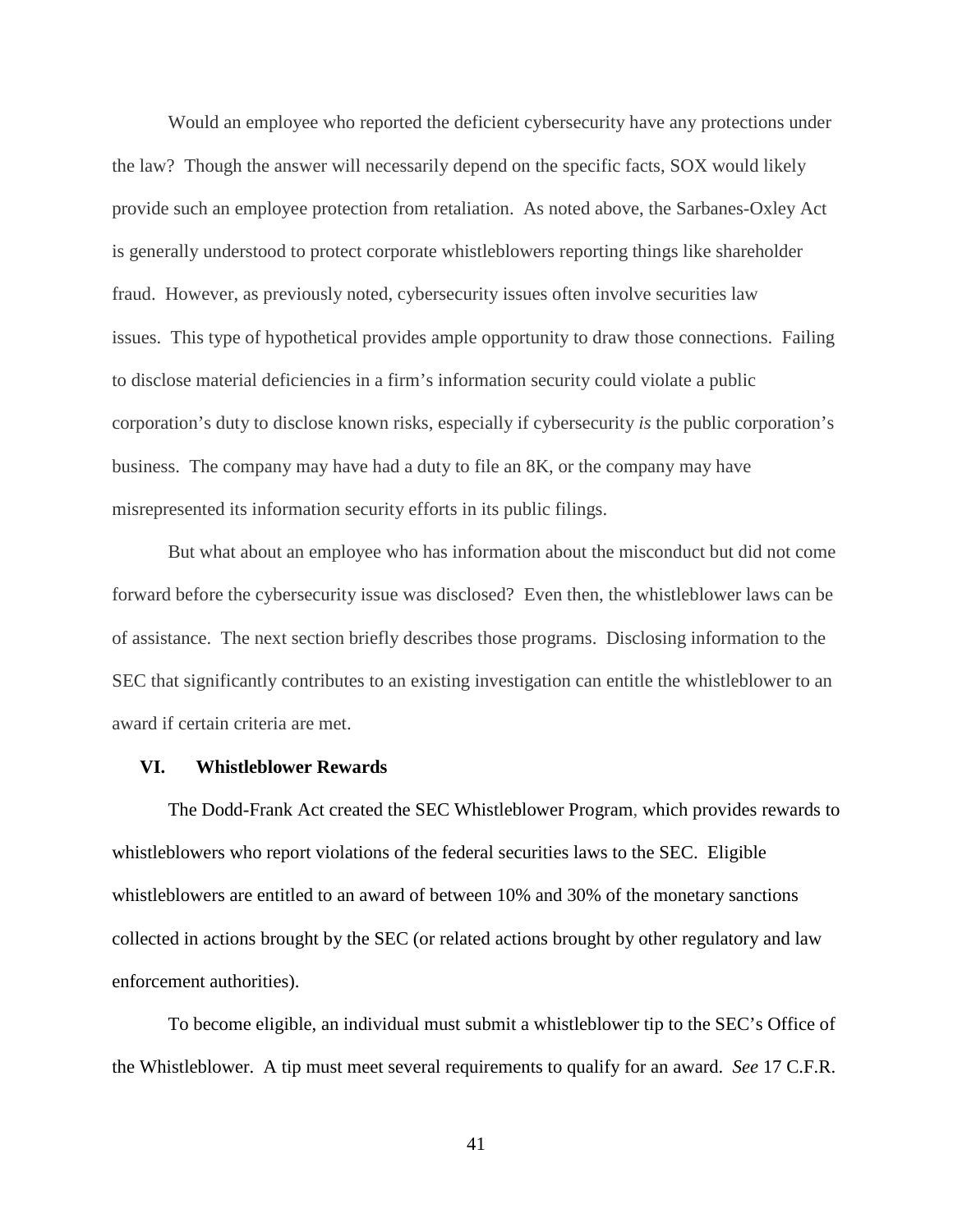§§ 240.21F-1, *et seq*. However, a key threshold is whether the SEC opens an investigation, reopens an investigation, or inquires into different conduct as part of a current investigation because of the whistleblower's information. New information that significantly contributes to the success of an existing matter can also qualify. Another key requirement is that the SEC action must result in an order of monetary sanctions exceeding \$1 million.

In practice, the program has been picking up steam. Since the inception of the whistleblower program in 2011, the SEC has awarded more than \$67 million to 29 whistleblowers. In September 2014, the agency announced a more than \$30 million whistleblower award, exceeding the prior highest award of more than \$14 million announced in October 2013. In May 2016 alone, the SEC awarded more than \$8 million, including its third highest whistleblower award.

Whistleblower rewards also exist for those reporting violations of federal commodities laws, fraud on the government, tax underpayment, and fraud affecting banks or other financial institutions.

Information security professionals can receive rewards under the SEC Whistleblower Program and the other whistleblower rewards laws. As discussed above, cybersecurity issues and how corporations deal with them can constitute violations of federal securities laws. And it is a good time to be an information security whistleblower. As discussed previously, the SEC has had a particular focus on cybersecurity for the past few years. As the SEC continues to address the impact to U.S. capital markets and public corporations' responsibilities to shareholders under the law, this emerging and important topic will likely remain an enforcement focus for the foreseeable future.